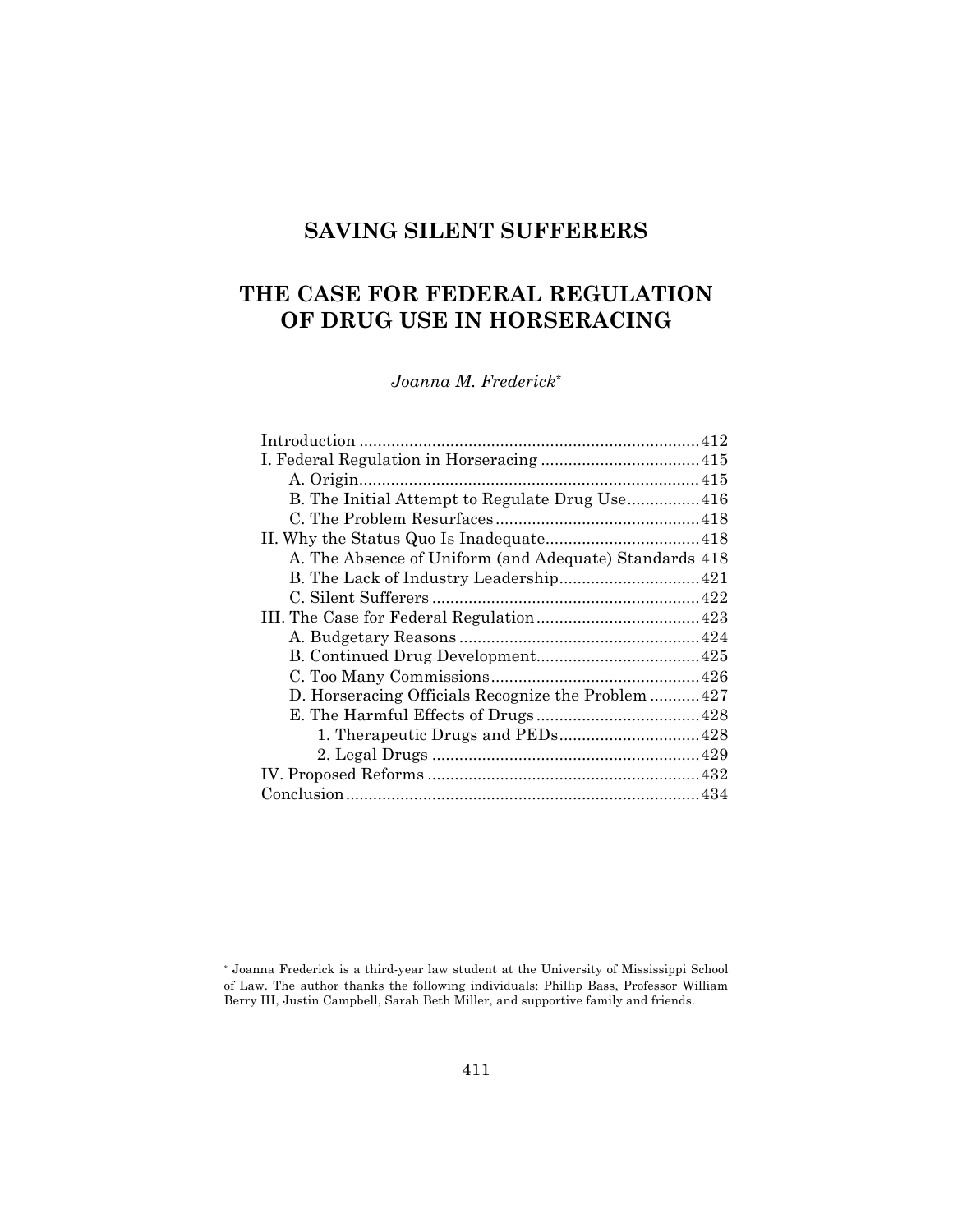## INTRODUCTION

"But only one horse was euthanized that day."

 $-$  Paul Campo<sup>1</sup>

In March 2009, the front leg of racehorse Private Details snapped in half during a race at Aqueduct Racetrack in New York, as part of a five-horse pile up.2 This injury, in effect, ended his life, as authorities decided to euthanize him that day.

Campo's statement, while correct, failed to address the larger and quite troubling trend. Between November 14, 2008, and March 19, 2009, injuries at the same racetrack resulted in the euthanizing *of twelve horses*.3

And Private Details was not the last. Another racehorse, Sigh You, suffered the same fate a day later after he broke his left front  $leg.<sup>4</sup>$ 

Indeed, minimizing one horse's death to suggest that it is an isolated incident ignores a growing problem—the use of anabolic steroids or their counterparts in horses, and the relationship of such use to the rising number of fatal injuries.

The horseracing industry's recent reform efforts have not solved the problem. Many trainers give drugs to horses to enable them to race, even when such drugs may compromise the health of the horse. As Dr. Rick Arthur explained, "[t]he reforms have not addressed the practice of giving racehorses legal drugs that allow horses to run when, in a different era, they would not have been allowed to."5

<sup>1</sup> William C. Rhoden, *Horse Racing Begins Reform, but Legal Drugs Are Still an Issue*, THE NEW YORK TIMES (March 19, 2009), *available at*  http://www.nytimes.com/2009/03/20/sports/othersports/20rhoden.html. Paul Campo is the Vice President and Director of the New York Racing Association ("NYRA"), and made the above statement in response to a question about the tragic death of racehorse Private Details.

<sup>3</sup> *Id.* Another died of heart failure *during* a race. *Id.*

<sup>2</sup> *Id.* <sup>4</sup> *Id.*

<sup>&</sup>lt;sup>5</sup> *Id.* Equine Medical Director, Dr. Rick Arthur, of the California Horse Racing Board.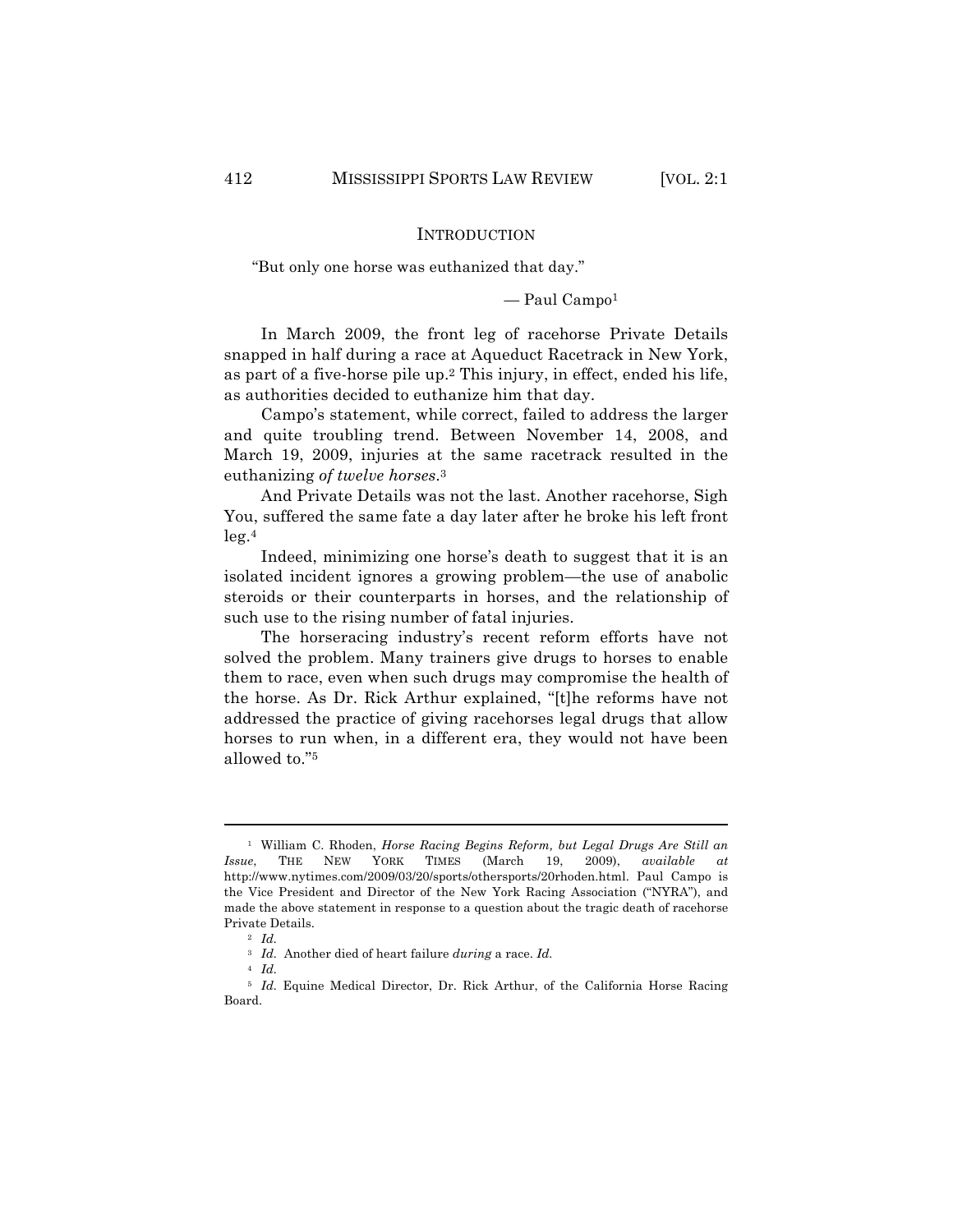The result of this drug usage is often what the industry refers to as "breakdowns."6 Breakdown is another term for a horse's death.7 Part of the problem is the inability of humans to understand the side effects for horses using anabolic steroids and other drugs. As one doctor explained, "[o]bviously, the patients can't talk to us, so if some medication is hiding or is masking some problem, it's difficult to determine."8

The recent increase in breakdowns extends beyond the Aqueduct Racetrack in New York. In 2009, Nancy Heitzeg, a professor at St. Catherine's University in Minnesota, calculated that "there had been approximately *three breakdowns a day* nationwide since [the] Kentucky Derby [in 2008]."9 From 2003 to 2008, *three thousand racehorses* died on American racetracks.10

What is most surprising about this growing epidemic is the lack of public awareness regarding the increase in deaths of racehorses.11 Even with the highly publicized death of Barbaro, a Kentucky Derby winner, public outcry concerning the deaths of racehorses has been minimal.12 This may be, in part, because the public views these breakdowns in the same way boxing fans and pro football fans look at catastrophic injuries: as an unfortunate, but inevitable consequence of playing the game. The difference is that boxers and football players choose to participate, while horses do not.13

<sup>6</sup> Gregg Doyel, *Horse Racing Will Eventually Break Down—and not a Day Too Soon*, CBSSPORTS.COM (April 30, 2009), http://www.cbssports.com/columns/ story/11696235/rss; Cynthia F. Hodges, *That's the Breaks: Trainer Responsibility for Racehorse Breakdowns in New York*, THE ANIMAL LEGAL AND HISTORICAL CENTER (2008), http://www.animallaw.info/articles/ddusracehorsetrainer.htm#\_ftnref50.

<sup>7</sup> *Id.* Doyel explained, "[h]orse racing people prefer other words to describe the death of a horse, like 'breakdown,' as if the horse is a car. There's always another car, right? Always another horse, too. But the word "breakdown" offends me, because it confuses the story instead of telling it: That a . . .horse, . . . had to be injected with a fatal amount of poison to put it out of its misery." *Id.*

<sup>8</sup> Rhoden, *supra* note 1.

<sup>9</sup> *Id.*

<sup>10</sup> Doyel, *supra* note 6.

<sup>11</sup> *Id.*

<sup>12</sup> Bradley S. Friedman, *Oats, Water, Hay, and Everything Else: The Regulation of Anabolic Steroids in Thoroughbred Horse Racing*, 16 ANIMAL L. J. 123, 125 (2009). Barbaro died as a result of an on-track injury during the next Triple Crown race, the Preakness Stakes.

<sup>13</sup> Rhoden, *supra* note 1.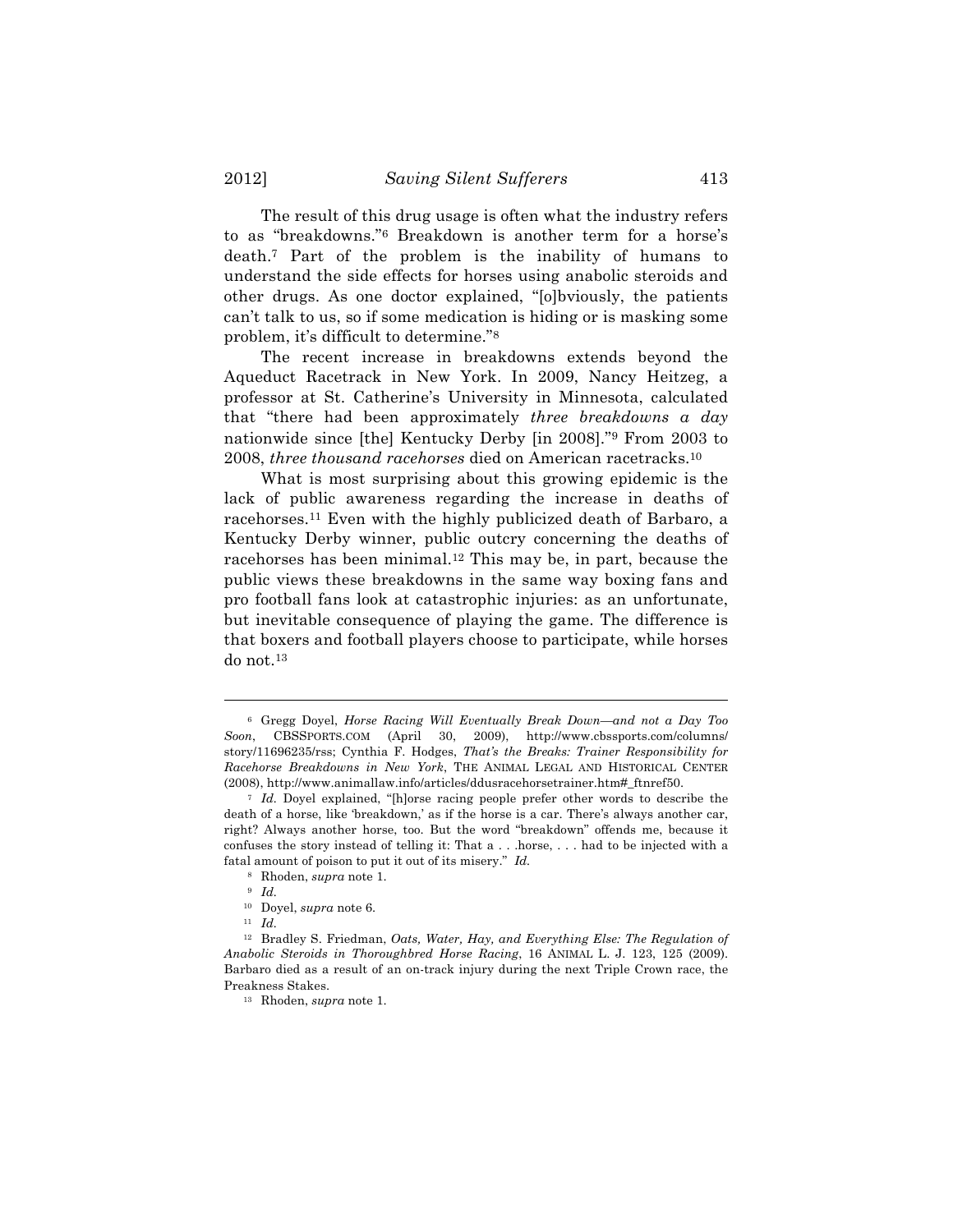Historically, the federal government deferred to the states and their agencies in the regulation of horseracing. This deference, though, is not only hurting and killing horses, but it is also damaging the future viability of the horseracing industry itself.

Early in 2011, Representative Ed Whitfield from Kentucky introduced H.R. 1733, Interstate Horse Improvement Act ("Improvement Act"), a bill seeking to amend the Interstate Horseracing Act of 1978, by, among other things, banning the use of performance enhancing drugs ("PEDs") in horseracing.14 A similar bill also exists in the Senate, but both have not advanced beyond committee at the time of this writing.15

In light of the current crisis in horseracing, this article argues for the adoption of federal regulation of the use of PEDs in horseracing, whether by the proposed amendment or by a new statute. Further, this article asserts that the federal government should create a commission to regulate horseracing and supervise the implementation of these proposed reforms.

Part I of this article describes the brief history of federal regulation of drug use in thoroughbred racing. Part II explains why the current status quo is inadequate, arguing for increased uniformity in standards and highlighting the absence of muchneeded industry leadership. Part III then makes the case for the adoption of a federal standard regulating drug use in horseracing and a commission to oversee its implementation. Finally, Part IV proposes the creation of a federal commission to address the current problems.

<sup>14</sup> H.R. 1733, 112th Cong. (2011); *H.R. 1733: Interstate Horseracing Improvement Act of 2011*, GOVTRACK.US, *available at* http://www.govtrack.us/congress/bills/112/hr1733.

<sup>15</sup> S. 886, 112th Cong. (2011); Paulick Report Staff, *Congressmen Introduce Racing Drug Bill*, PAULICKREPORT.COM (May 4, 2011), http://www.paulickreport.com/news/the-biz/congressman-introduce-racing-drug-bill/.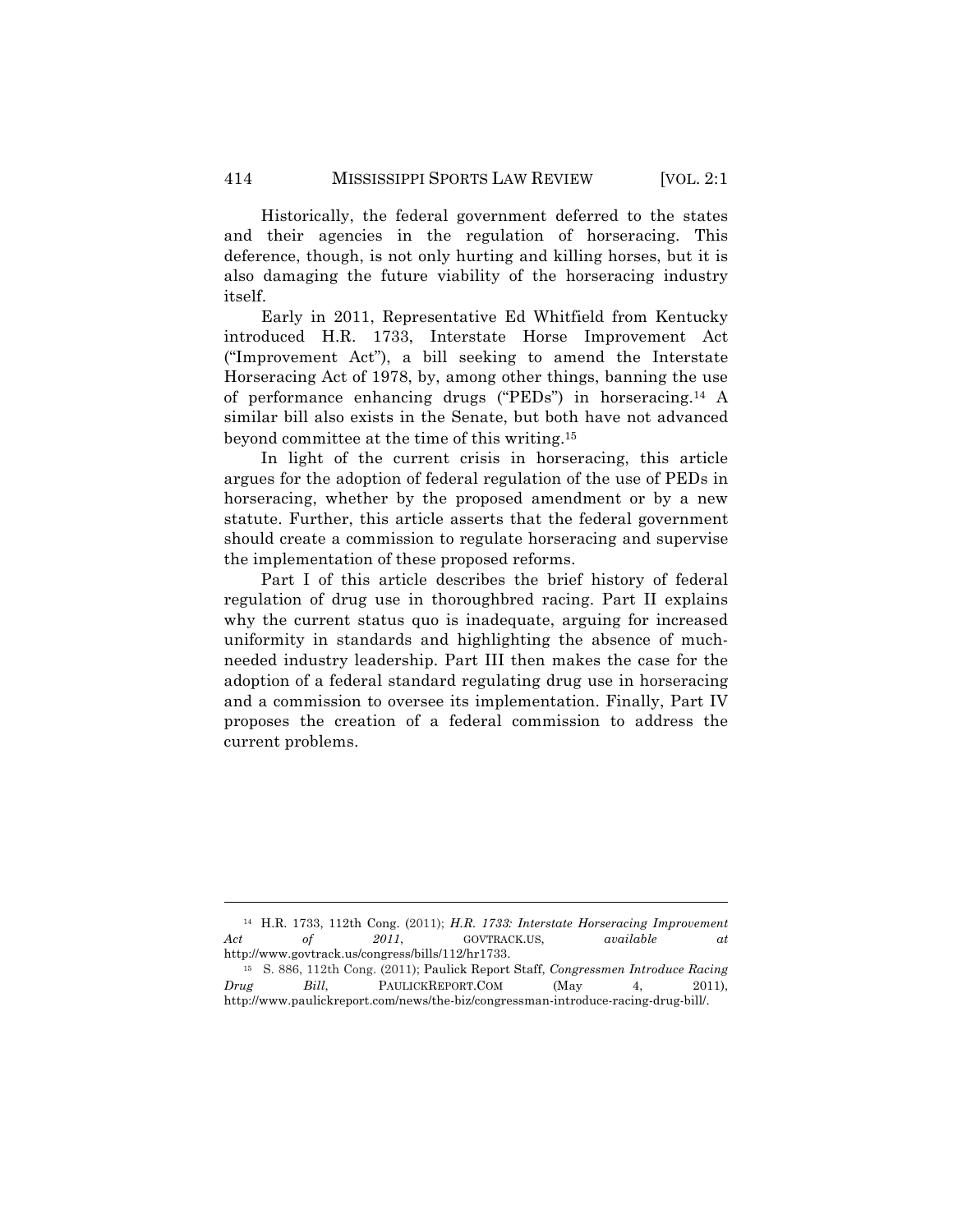#### I. FEDERAL REGULATION IN HORSERACING

## *A. Origin*

As a sport, horseracing dates back to the Greek Olympics in 666 B.C.16 Thoroughbred racing and the thoroughbred horse breed began in England during the seventeenth and eighteenth centuries.17 This development in England also carried over to the British colonies on North America's Atlantic Coast.18 Eventually, New York implemented the first horse racetrack in 1665.19 The sport of thoroughbred horseracing purportedly started in America in 1745 in Annapolis, Maryland.<sup>20</sup> This triggered thoroughbred races with jockeys racing on tracks ranging from nearly a mile to two full miles.21

Both the Civil War and Reconstruction periods led to four advances in American Thoroughbred Racing: (1) the transfer of dominance in the sport from the South to the North; (2) the emergence of New York as the social, legal, and financial center of all racing; (3) the end of the emphasis on endurance; and (4) the domination by Lexington's progeny on race courses across the country.22 In addition, the Industrial Revolution contributed to the rise in gambling in thoroughbred racing.23 The rise in gambling on thoroughbred horses increased the sport's popularity.24

Soon after, in 1908, "pari-mutuel betting" on the Kentucky Derby became legal.<sup>25</sup> Eventually, the increase in gambling on

<sup>16</sup> JOAN S. HOWLAND, ROGER F. NOREEN, & MICHAEL J. HANNON, A LEGAL RESEARCH GUIDE TO AMERICAN THOROUGHBRED RACING LAW FOR SCHOLARS, PRACTITIONERS, AND PARTICIPANTS, 1, Vol. 31, William S. Hein & Co., Inc., NY. (1998) [hereinafter American Thoroughbred Racing Law] (citing ROGER LONGRIGG, THE HISTORY OF HORSE RACING, 10 (1972)).

<sup>17</sup> *Id.*

<sup>&</sup>lt;sup>18</sup> *Id.* By the middle of the seventeenth century, "horse racing was an accepted colonial recreation." Unprompted competitions became the norm on the main roads of numerous colonial cities, such as Philadelphia.

<sup>19</sup> *Id.* at 2.

<sup>20</sup> Luke P. Breslin, *Reclaiming the Glory in the "Sport of Kings" – Uniformity is the Answer*, 20 SETON HALL J. SPORTS & ENT. L. 297, 301 (2010).

<sup>21</sup> *Id*., at 301*.*

<sup>22</sup> American Thoroughbred Racing Law, *supra* note 16, at 5.

<sup>23</sup> *Id.*

<sup>24</sup> *Id.*

<sup>25</sup> Breslin, *supra* note 20, at 301-02. This event encouraged other states to do the same. "'Pari-mutuel wagering"' gives the racetrack an allotted,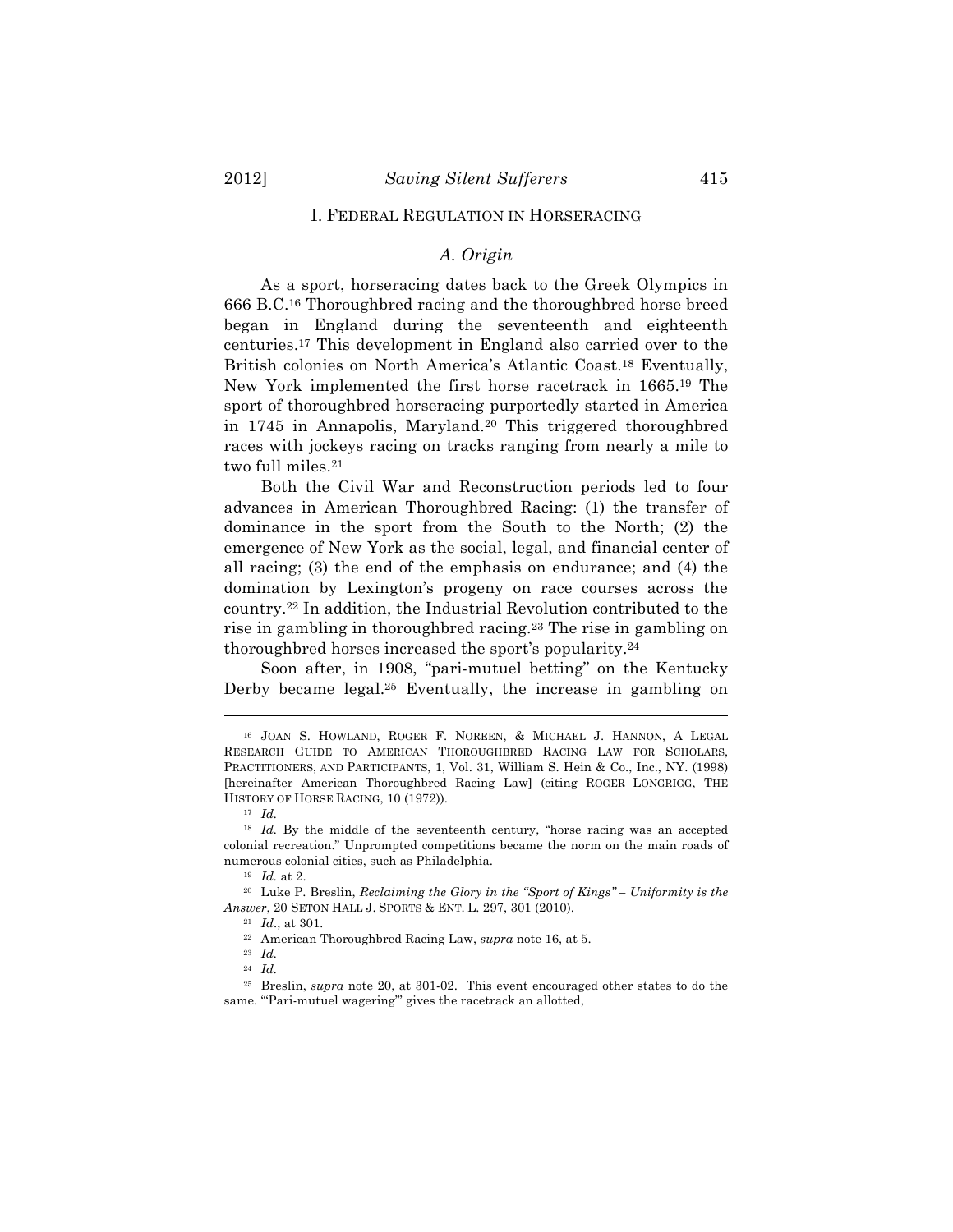horseracing led Congress to implement the Interstate Horseracing Act of 1978 ("Interstate Horseracing Act").<sup>26</sup> In doing so, Congress concluded it needed to "protect identifiable national interests and regulate interstate commerce with respect to wagering on horse racing . . . to further the horse racing and legal off-track betting industries in the United States."27

Interestingly, the horseracing industry eagerly accepted the Interstate Horseracing Act because the federal government prevented the "interference by one state with horseracing gambling policies of another state."28 The horseracing industry approved of the enacted legislation because it seemingly helped maintain the industry's stability.29 But two years later, the sport's industry reacted negatively to the idea "of federal intervention" on drug use in horses.30

## *B. The Initial Attempt to Regulate Drug Use*

From the sport's beginning in the United States, all decisions, regulations, and commentary possess one common theme—to preserve the sport's integrity.31 This theme remains at the heart of the present debate and discussion concerning drug use for the sport's racehorses.

Serious third party campaigns against drug use in horseracing began in 1979 when activists from the Humane

!!!!!!!!!!!!!!!!!!!!!!!!!!!!!!!!!!!!!!!!!!!!!!!!!!!!!!!!!!!!!!!!!!!!!!!!!!!!!!!!!!!!!!!!!!!!!!!!!!!!!!!!!!!!!!!!!!!!!!!!!!!!!!!!!!!!!!!

<sup>29</sup> *Id.*

<sup>30</sup> *Id.*

<sup>31</sup> American Thoroughbred Racing Law, *supra* note 16, at 17. *Carrol v. California Horse Racing Board* "is the first reported case involving a drugged race horse, and it has been referred to as the 'genesis' of what would later be called the 'absolute insurer rule' in racing commission regulations." The California appellate court found the trainer responsible for a horse's condition. *Id.* at 17-18. (citing Ray H. Garrison and Jewel N. Klein, *Brennan Revisited: Trainer's Responsibility for Race Horse Drugging*, 70 K.Y. L.J. 1103, 1112 (1981).

Percentage of the total amount wagered . . . to cover expenses, such as operating costs, racing purses, and state and local taxes. Once these expenses are subtracted from the total amount, the balance is returned to a pool and shared amoung [sic] all winning bets. *Id.*

<sup>26</sup> 15 U.S.C. § 3001 (West 2012).

<sup>27</sup> Edward S. Bonnie, *Corrupt Horse Racing Practices Act of 1980: A Threat to State Control of Horse Racing*, 70 KY. L.J. 1159, 1168 (1982), *reprinted in* University of Arkansas School of Law, The National Agricultural Law Center, *available at* http:// www.NationalAgLawCenter.org; H.R. 7254, 96th Cong.

<sup>28</sup> *Id.*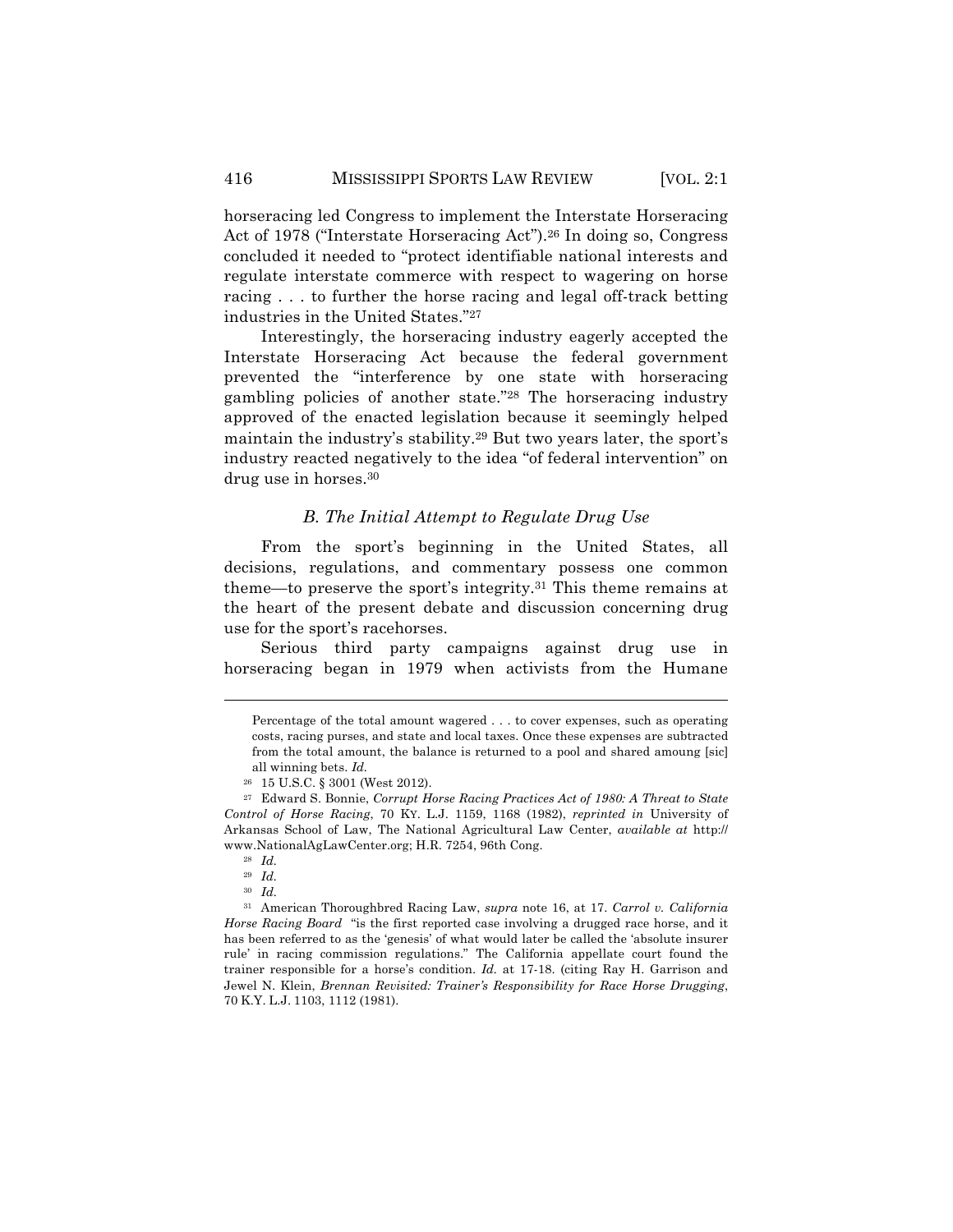Society of the United States lobbied for the passage of the newly proposed "Drug Free Horse Racing Act" by Congress.32 A report on *Sixty Minutes* that aired May 13, 1979, is arguably the event that "burst[ed] on the . . . scene" the issue of drug abuse in horseracing.<sup>33</sup> This media event ignited public concerns that the "control medication" standard in majority of horseracing states, "allow[ed] trainers, owners, and veterinarians to subject horses to inhumane treatment."34

A year later, the introduction of the Corrupt Horse Racing Practices Act of 1980 ("The Corrupt Act") further heightened the debate over the drug practices in horseracing.35 The bill claimed that the use of drugs or "numbing" practices in a horse before a horserace

corrupts the integrity of the sport, promotes criminal fraud, misleads the wagering public and horse purchasers, poses and unreasonable risk of serious injury to riders, is cruel and inhumane to the horse, and that such acts adversely affect and burden interstate commerce.36

The Corrupt Act unfortunately failed after several executives and interested parties from the horseracing industry testified against the bill.37 These industry representatives and other

<sup>32</sup> Bonnie, *supra* note 27, at 1159. Also, Congress enacted the Horse Protection Act in 1970 (amended 1976), because the movement of "such horses [in horse shows] burdened" the economy. The Horse Protection Act "was directed at cruel and inhumane pactices of 'soring' horses in horse shows or sales, which refers to a variety of methods and devices used to cause pain or inflammation in an effort to make the horse perform better." *Id.* at 1166.

<sup>&</sup>lt;sup>33</sup> *Id.* at 1159, n.4. The "segment . . . featured jockeys, racing commissioners, chemists and horsemen's representatives and trainers. The segment show[ed] excerpts from patrol films which featured horses and jockeys falling during races and served to [present] the highly emotional medication issue." *Id.*

<sup>34</sup> *Id*.

<sup>35</sup> *Id.* at 1159.

<sup>36</sup> *Id.* at 1170.

<sup>37</sup> Andy Platter, *Changing of the Guard in Kentucky Puts a Hold on Equine Resaerch*, THE HORSEMEN'S J. (2004), *available at* http://www.hbpa.org/HorsemensJournal Display.asp?section=3&key1=3851. During the 1980s, "[Dr. Thomas] Tobin was invited to testify before numerous racing commissions, and finally Congress, in an effort to defeat the Corrupt Horse Racing Practices Act, a bill which might have crippled the sport. The bill died shortly after Tobin's presentation before the congressional justice committee." *Id.*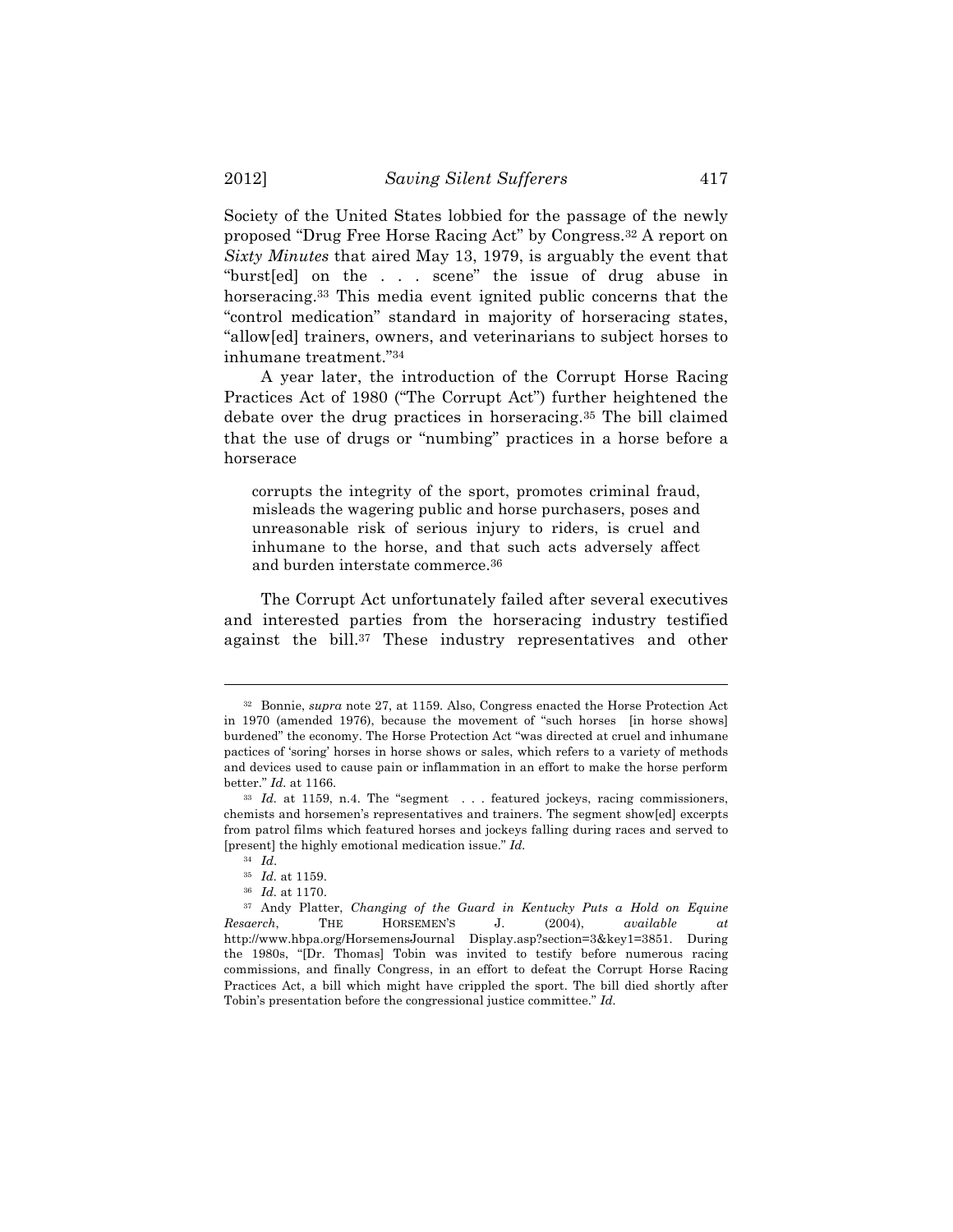various parties fought and won to keep the regulation of drug use in horseracing under the purview of the states.

## *C. The Problem Resurfaces*

Twenty years later, the same concerns are starting to resurface. The introduction of the Interstate Horseracing Improvement Act of 2011 is one signal of the growing interest in this problem.38 The problems at the Aqueduct Racetrack have not gone unnoticed. The *New York Times* has highlighted this issue recently, calling for reform in light of its two-year investigation of the sport. And Home Box Office ("HBO") canceled its television show about horseracing, *Luck*, after several horses died during production.39

The growing interest in this problem makes this a particularly appropriate time to reconsider the need for increased regulation of horseracing. The next section explains in more detail the urgent need for reform.

## II. WHY THE STATUS QUO IS INADEQUATE

### *A. The Absence of Uniform (and Adequate) Standards*

Currently, states oversee their individual horserace "industries" via commissions.40 Most commissions receive their power from the state's racing statute(s); however, a few states

<sup>38</sup> *H.R. 1733*, *supra* note at 14. Senator Tom Udall, in 2011, co-sponsored the Improvement Act, which would supervise integrity and safety in the horseracing industry, and "renewed his call in wake of a March 25 [2012] report in the New York Times." On March 26, 2012, Senator Udall released a statement that described that the *New York Times* report "paints a very disturbing picture of the industry." The *New York Times* report focuses on American quarter horseracing and thoroughbred horseracing. Tom LaMarra, "*Sen. Udall: 'Corruption' in Horse Racing Alarming*," THE HORSE.COM (March 27, 2012), http://www.thehorse.com/ViewArticle.aspx?ID=19789.

<sup>39</sup> Sid Fernando, *Times expose notwithstanding, troubling figures*  at  $NYRA$ , SIDFERNANDO.WORDPRESS.COM (March 29, 2012), http://sidfernando.wordpress.com/2012/03/29/times-expose-notwithstanding-troublingfigures-at-nyra/.

<sup>40</sup> Kimberli Gasparon, The Dark Horse of Drug Abuse: Legal Issues of Administering Performance-Enhancing Drugs to Racehorses, 16 VILL. SPORTS & ENT. L.J. 199, 202 -03 (2009).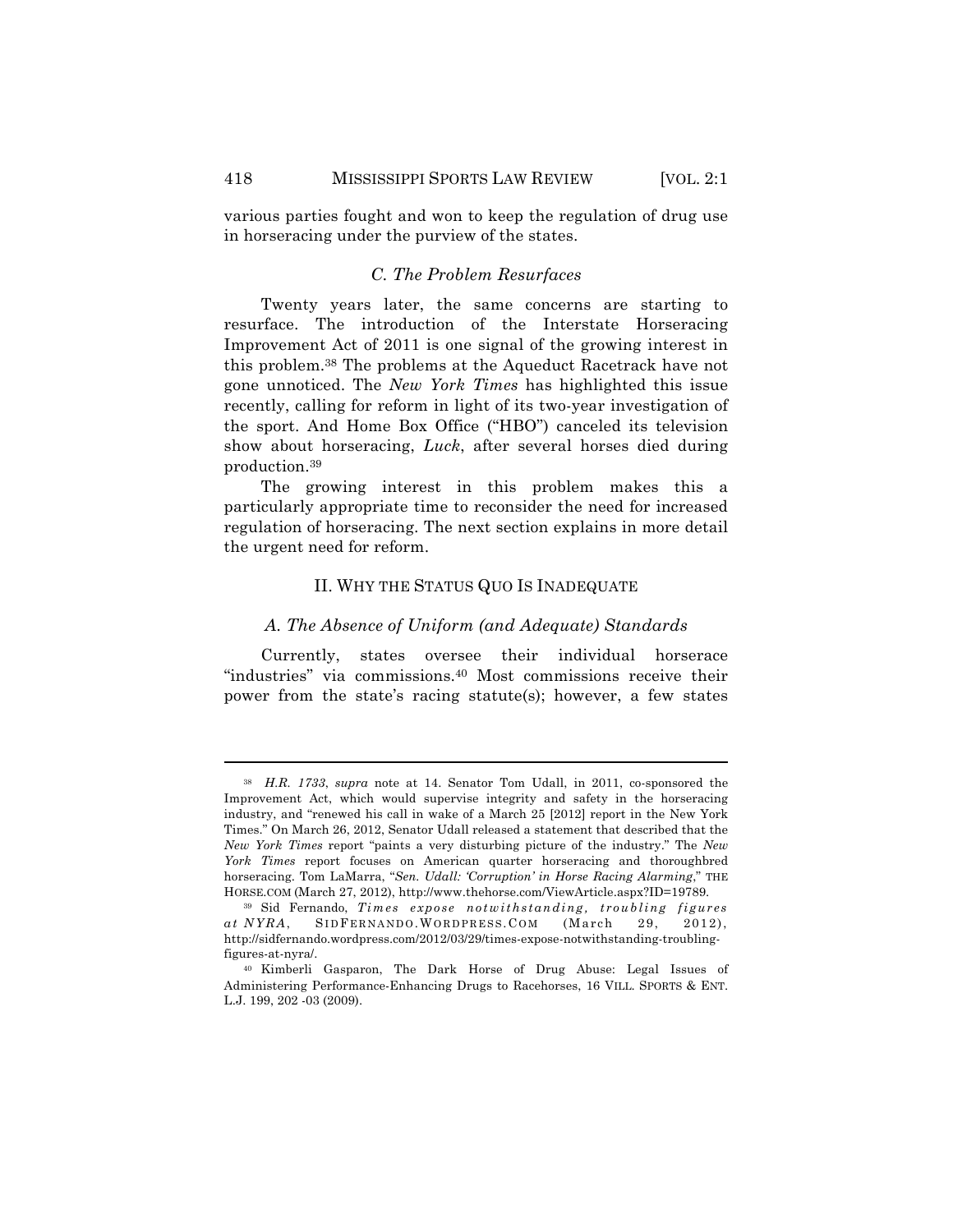allow their governors direct oversight over race agencies or commissions.41

With regard to illegal drugs, thirty-two out of thirty-eight states in the industry have such agencies that supervise steroid usage.42 The Jockey Club, one of the "big four" associations, declared an "end to steroid use [in the sport's industry] by December 31, 2008."43 The organization made the declaration in an attempt to avoid congressional oversight, including potential changes to the Interstate Horse Racing Act under consideration.44

In theory, achieving some uniformity among state commissions in drug regulation could be possible through: (1) adoption of the sport's Racing Medication and Testing Consortium ("RMTC") "model rules," especially the RMTC rule for steroid drugs ("Model Rule"); or (2) choosing to defer to the Food and Drug Administration ("FDA") standards.45 The Model Rule resulted from strenuous efforts to eliminate racehorse fatalities because of "non-anabolic steroid drugs."46

In practice, though, widespread adoption of these standards seems unlikely. Further, these options are themselves quite broad and unlikely to achieve any semblance of uniformity.

Indeed, there currently are no clear and defined standards for drug usage in the horseracing industry. Many states adopted the original model rules; however, only twenty-five states implemented the rules' Uniform Penalties, which are an addendum to the rules.47

Unfortunately, the various state policies do not serve to prevent abuse. Instead, the current approaches to regulation provide numerous loopholes, along with ambiguity regarding what is permissible.

<sup>!!!!!!!!!!!!!!!!!!!!!!!!!!!!!!!!!!!!!!!!!!!!!!!!!!!!!!!!!!!!!!!!!!!!!!!!!!!!!!!!!!!!!!!!!!!!!!!!!!!!!!!!!!!!!!!!!!!!!!!!!!!!!!!!!!!!!!!</sup> <sup>41</sup> *Id.* Certain states allow commissions the authority to issue licenses, create rules, and decide civil punishments.

<sup>42</sup> Friedman, *supra* note 12, at 126.

<sup>43</sup> *Id*. at 142.

<sup>44</sup> *Id.*

<sup>45</sup> *Id.* Many state agencies frequently reference the model rules, but as of 2010, the states lacked uniformity in rules they adopted. *Id.*

<sup>46</sup> *Id.* at 145. Essentially, the model rules ban the use of steroids that are not allowed under the FDA standards. *Id.* at 146.

<sup>47</sup> *Id.* This amount was calculated in 2009.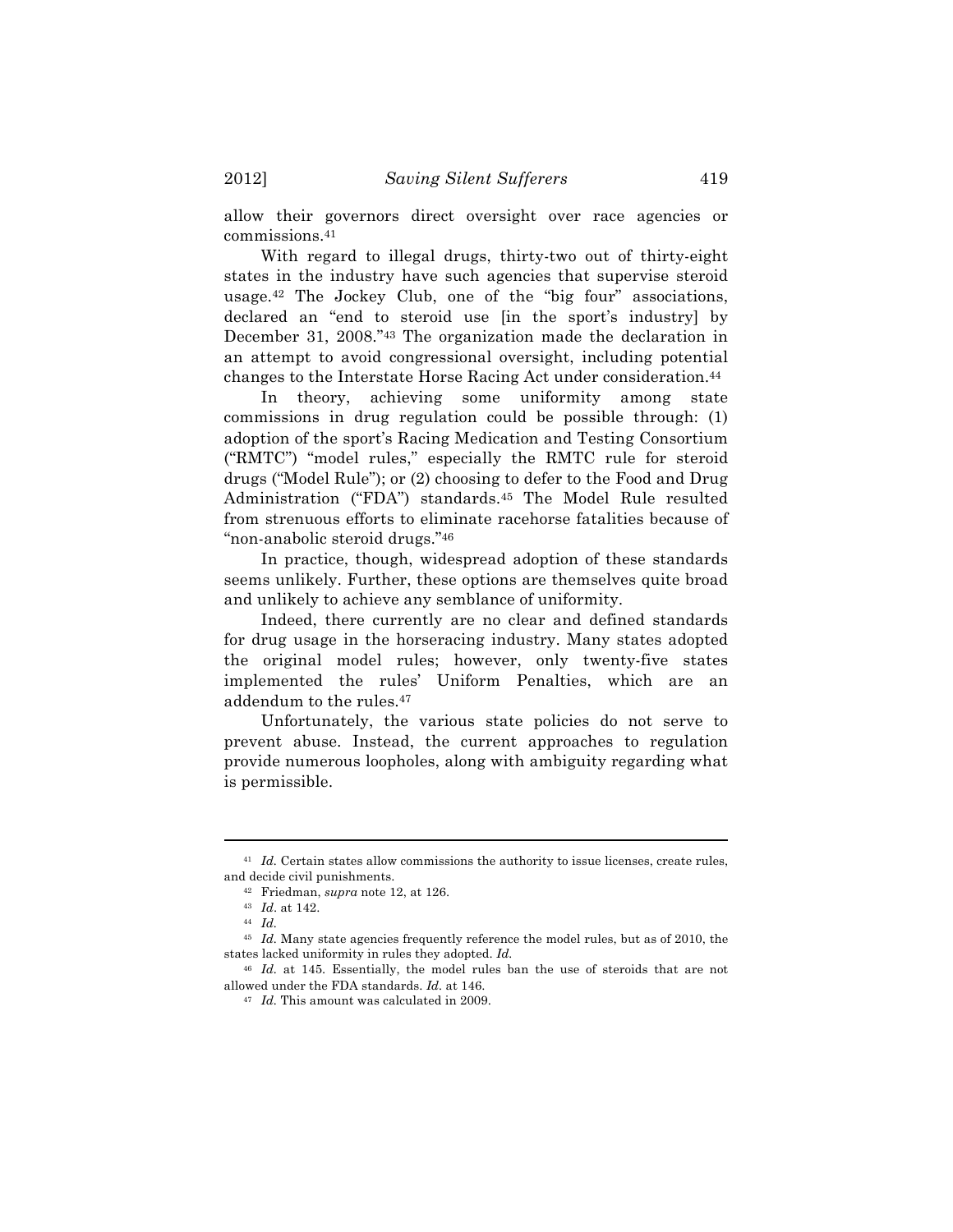Further, these variances result in different punishments when the state commissions enforce prohibitions against drug abuse. To illustrate, State A may suspend one trainer for committing the same act that State B permits.48 In addition, states often are slow to punish violators. One example of the disparity in punishment is Richard Dutrow, Jr., who received over sixty49 violations regarding "race day" medications but continued to work with horses in the state of New York.50 New York's commission, the New York State Racing and Wagering Board, finally acted, and collectively voted on October 12, 2011, to repeal Dutrow's license for 10 years because of his outstanding record of rule violations.51 A driving force for the commission's overdue action was the discovery of even more drug abuse. In September 2011, officials discovered syringes loaded with xyzaline, an illegal painkiller, in Dutrow's stalls.52

Without uniformity, trainers often recklessly disregard states' standards, not paying attention to the different rules in each jurisdiction. Furthermore, even if trainers lack malicious intent, they could easily confuse which standard the state uses. To illustrate, the Maryland Court of Special Appeals agreed that administering the drug Lasix to a racehorse might disqualify an individual, even though he is not the "insurer" of the horse's safety.53 The court emphasized that "the Commission must also protect the public, the horses, the other owners, and the jockeys."54 Therefore, those who do not care about drug abuse toward his or her horse may avoid Maryland's stricter drug policies and remain in a state such as New York that has more lenient drug policies. Consequently, horses will suffer.

<sup>48</sup> Gasparon, *supra* note 40, at 205.

<sup>49</sup> Bob Ehalt, *Dutrow's career is far from dead*, ESPN.COM (November 11, 2011), http://espn.go.com/blog/new-york/horse-racing/post/\_/id/1175/dutrows-career-is-farfrom-dead.

<sup>50</sup> David Grening, *Trainer Dutrow Granted Reprieve*, ESPN.COM (October 17, 2011), http://espn.go.com/horse-racing/story/\_/id/7115626/richard-dutrow-jr-granted-30 day-stay-new-york-license-revocation.

<sup>&</sup>lt;sup>51</sup> *Id.* The New York State Supreme Court granted a thirty-day stay shortly after the commission's decision to repeal Dutrow's license.

<sup>52</sup> *Id.*

<sup>53</sup> Maryland Racing Com'n v. Belotti, 130 Md.App. 23, 45 (Md. Ct. Spec. App. 1999). <sup>54</sup> *Id.*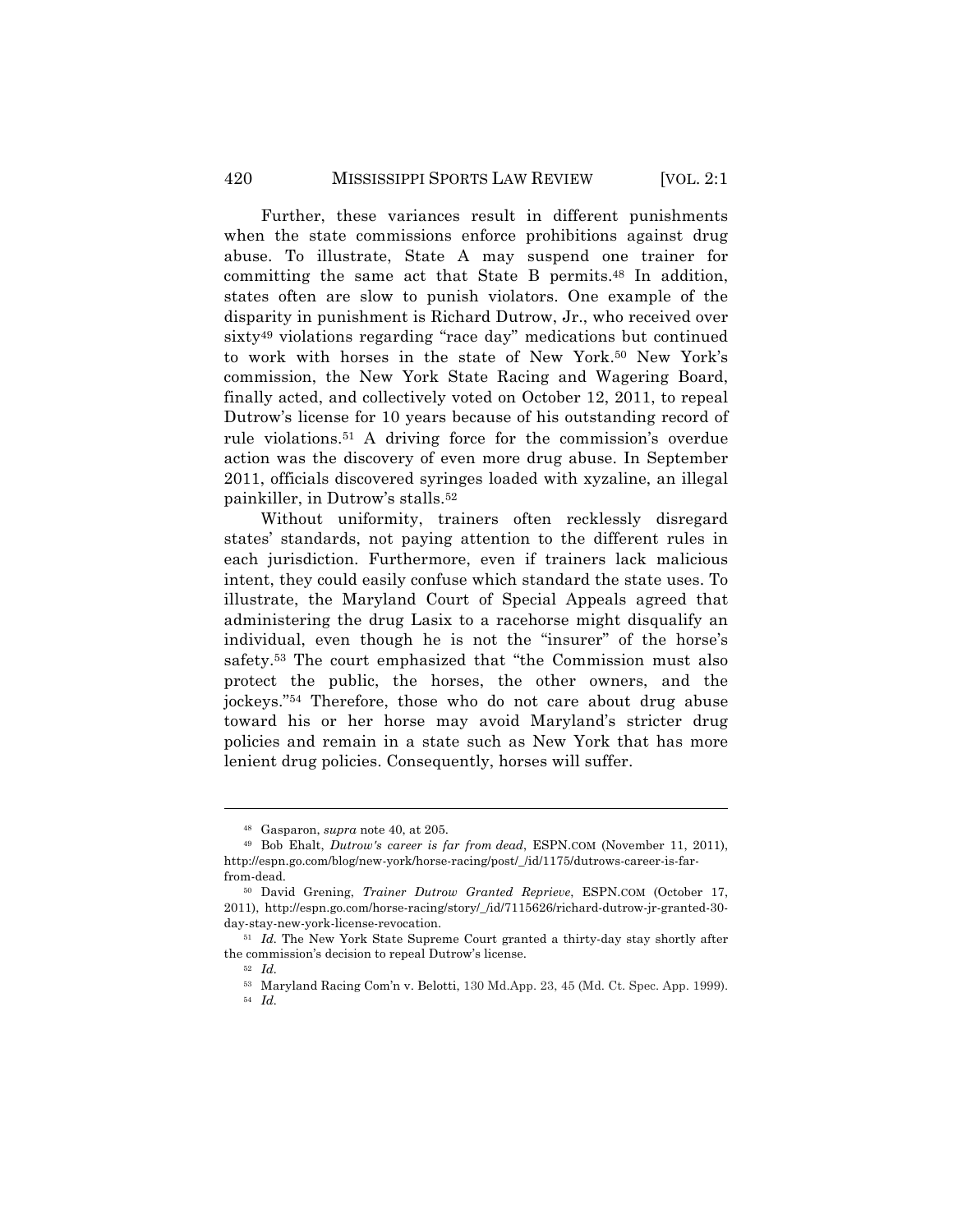Currently, the horseracing industry provides alternatives to avoid stricter rules. For example, in 2008, Delaware adopted a stringent "zero-tolerance policy," which automatically fines the owner five thousand dollars if his or her racehorse tests positive for steroids.55 But in Louisiana, "the window of culpability is only twenty-four hours before a race."56

As demonstrated below, congressional oversight will provide the uniform regulations necessary to prevent these inconsistent variations. In addition, congressional oversight will eliminate any "local" politics that could influence a commission's decisions. The industry invites wealthy participants who often have personal relationships with a state's racing commission. Therefore, a state's racing commission may turn a blind eye in one setting, while having a heavy hand in another setting. Indeed, the present approach of state deference in the regulation of the industry creates an unfortunate gamble for the horse.

## *B. The Lack of Industry Leadership*

The lack of leadership in the racing industry allows for manipulation of its rules and regulations. The four largest and most powerful organizations57 of the horse racing industry claim the industry is improved and that they will continue to regulate it.58 Nonetheless, drug abuse is still prevalent in the industry, as evidenced by the number of horse deaths in recent years.

These four associations have no checks and balances on each other, further demonstrating the lack of leadership and centralization among the racing industry. Similarly, state commissions also suffer from a lack of clarity concerning their powers and limits. For example, in 2008, Kentucky's governor, Steve Beshear, abolished the state's Horse Racing Authority.59 He replaced the racing authority with the Kentucky Horse Racing

<sup>55</sup> Andrew Medeiros, *Headless Horsemen: A Tale of Chemical Colts, Subprime Sales Agents, and the Last Kentucky Derby on Steroids*, 21 MARQ. SPORTS L. REV. 445, 446 (2010).

<sup>56</sup> *Id.*

<sup>57</sup> *Id.* 447. The four associations are the Breeders' Cup; the National Thoroughbred Racing Association ("NTRA"); the Thoroughbred Owners and Breeders Association ("TOBA"); and the New York Racing Association ("NYRA").

<sup>58</sup> Friedman, *supra* note 12, at 149.

<sup>59</sup> *Id.*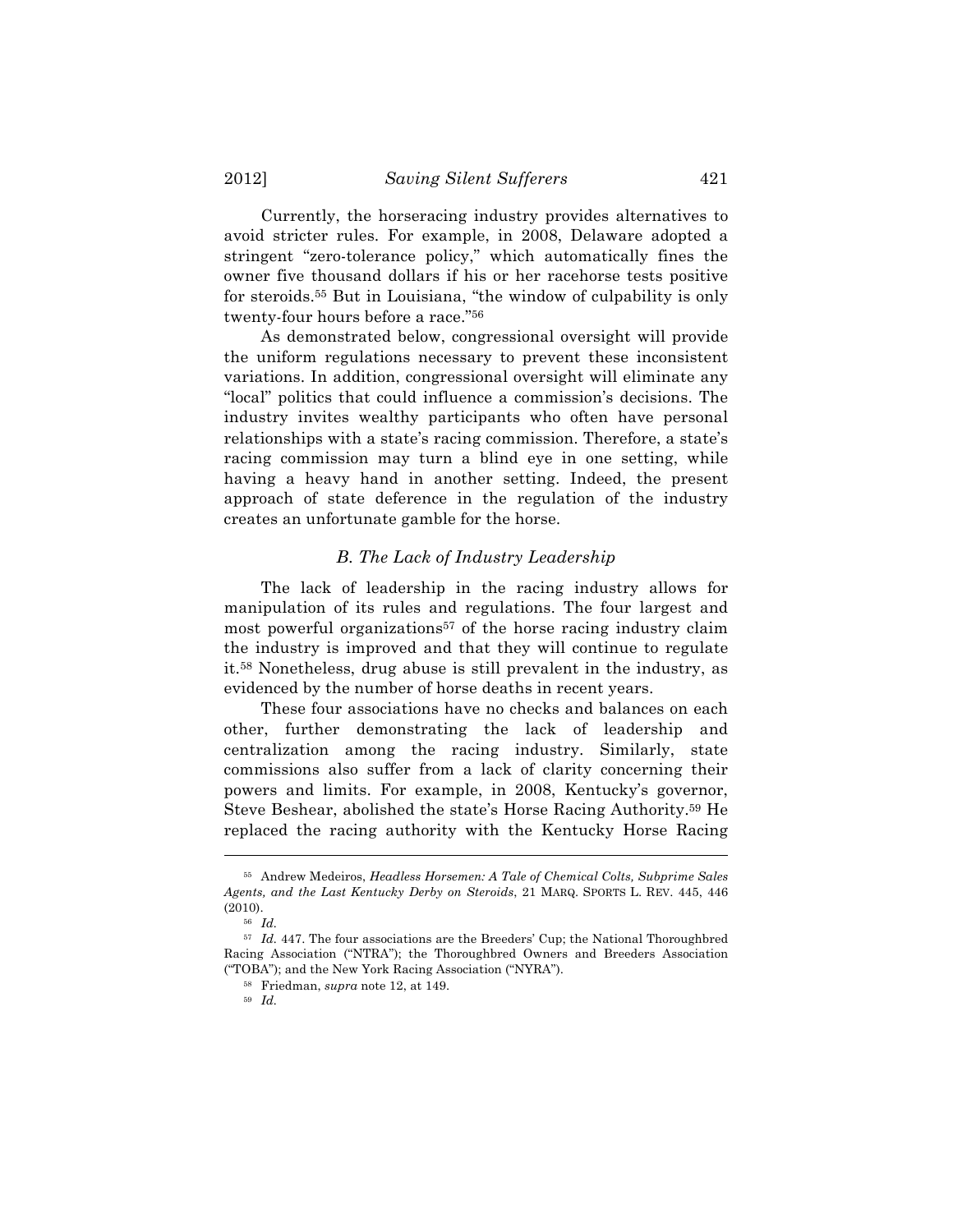Commission.60 Governor Beshear explained the abolition was necessary to protect the state's racing industry.61

In addition, the lack of leadership and continuing drug abuse towards racehorses also relate to the various methods of corruption within the sport's industry. During the 1990s, thoroughbred breeder and Breeders' Cup founder, John R. Gaines, proposed the formations of the NTRA. His intentions included creation of a national organization "headed by a commissioner, mirroring the structure of the four major sports leagues in the United States."62 An exclusive group of billionaires—known informally as the "Dinnies,"—blocked the project because it threatened their power over the industry.63 In 2002, industry newcomer Gary Biszantz attempted to revive Gaines' idea; however, when Biszantz pushed for uniform drug regulations, the Dinnies opposed him, effectively killing the proposal.64

"Again, in 2003, newcomer Robert McNair, owner of the Houston Texans football franchise, attempted to effect change. [TOBA selected him] . . . to oversee a project with the working title of the "Thoroughbred Championship Tour."65 The idea involved the creation of a "playoff-like format that would lead up to the Breeders' Cup. After two years of fundraising and planning, the final proposal went to the executive committee of the Breeders' Cup, led by two of the most powerful Dinnies."66 They immediately refused the proposal.67

Regardless of the intentions of those overseeing the racing industry, it is clear that a lack of leadership continues to threaten the industry.

## *C. Silent Sufferers*

Another reason to address the issues with drug abuse in the horseracing industry is that horses are not able to resist the drugs

<sup>60</sup> *Id.* <sup>61</sup> *Id.*

<sup>62</sup> Medeiros, *supra* note 55, at 447-48.

<sup>63</sup> *Id.*

<sup>64</sup> *Id.*

<sup>65</sup> *Id.*

<sup>66</sup> *Id.*

<sup>67</sup> *Id.*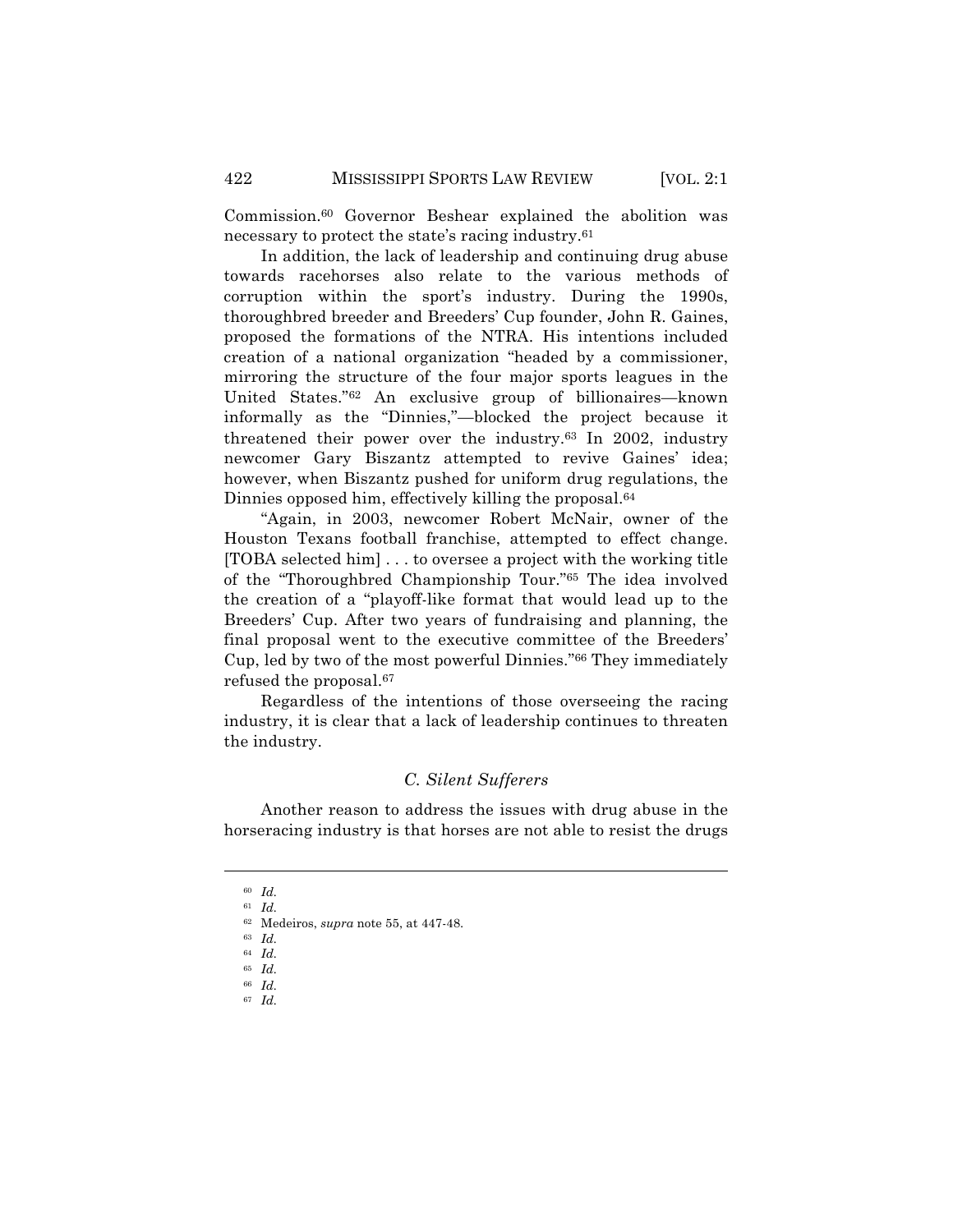unlike their human counterparts in other professional sports. Unlike baseball, horseracing has not received the same level of public opposition to the use of performance enhancing drugs. Additionally, unlike their human counterparts in professional sports, horses do not have the ability to choose whether to use drugs in the pursuit of victory. This decision remains with trainers and owners, who might not have the horse's best interests in mind.

Between the lack of public pressure to reform the industry and the inability of the horses to refuse the drugs, there is a true need for a set of federal regulations. As explained below, these regulations would force the entire industry to catch up with other professional sports in addressing drug abuse in the pursuit of enhancing performance. Furthermore, these regulations would serve to protect the only participants who have no voice—the horses.

#### III. THE CASE FOR FEDERAL REGULATION

Although the horseracing industry claims a blanket standard for drug regulation exists in many states, the abuse continues. Many states enacted bans that regulate usage of anabolic steroids, but there is significant variation, with most states opting to limit the amount of the dosage in lieu of a complete ban. In addition, the penalties in many cases are insufficient to deter continued abuse.68 Without change, the current culture and practices of the horseracing industry will continue to threaten both the horses and the integrity of the sport.

For example, New Mexico's lack of strong regulation and oversight unfortunately resulted in the death and disgusting treatment of horse, Teller All Gone, on September 3, 2011.69 Teller All Gone's leg snapped during a race at the state's Ruidoso Downs

<sup>68</sup> Walt Bogdanich, Joe Drape, Dara L. Miles, and Griffin Palmer, *Mangled Horses, Maimed Jockeys*, THE NEW YORK TIMES (March 24, 2012), http://www.nytimes.com/ 2012/03/25/us/death-and-disarray-at-americas-racetracks.html?pagewanted=all.

<sup>69</sup> *Id.* "Five of the seven tracks with the nation's highest rates of breakdown and injury are in *New Mexico*. Four tracks are unaccredited, and enforcement of drug violations is relatively lenient" (emphasis added).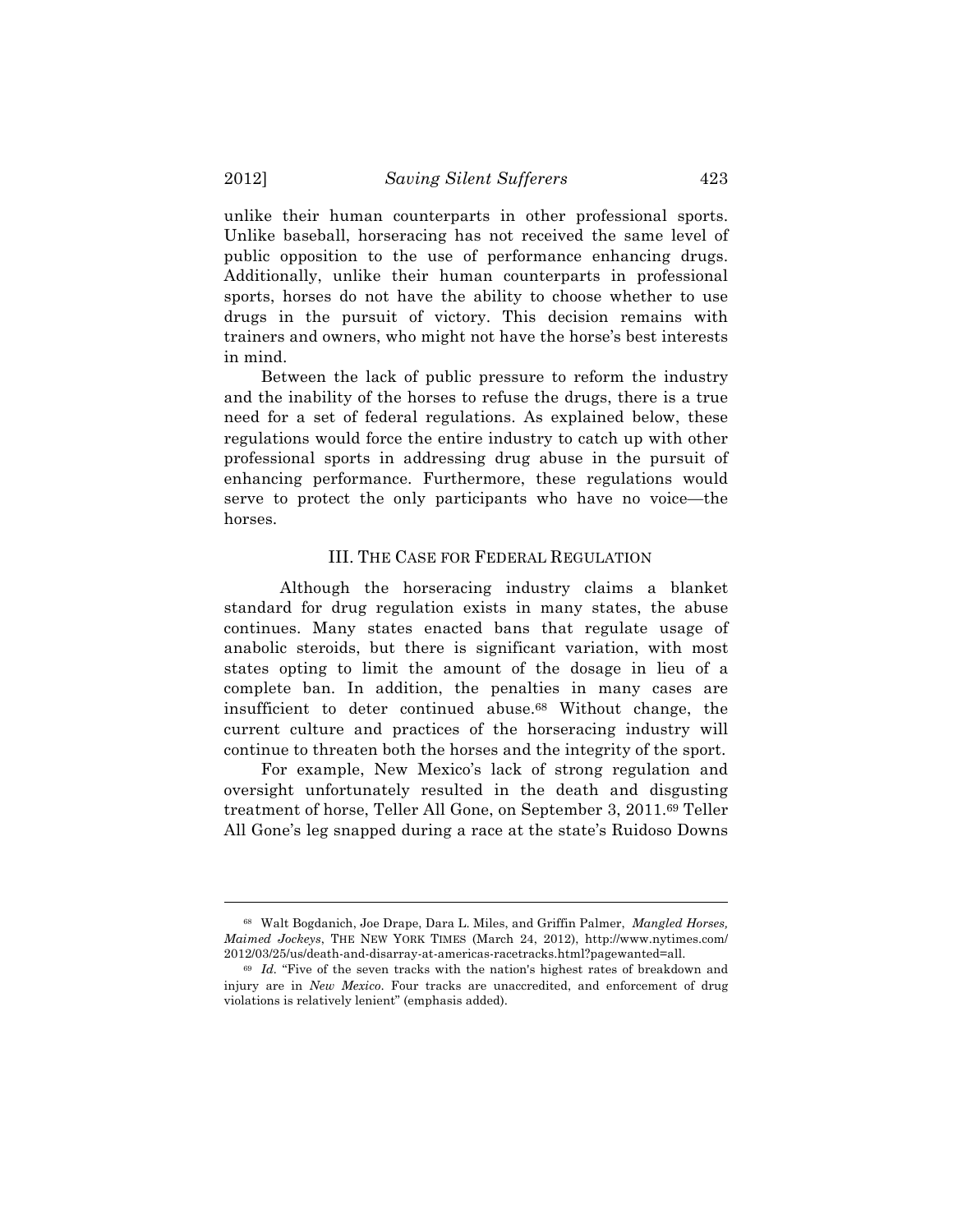Track. Like Private Details, officials euthanized him on the track.70

What was most troubling, though, is the complete disregard for the welfare of the horse, demonstrated by the officials' sickening decision to dump the horse's dead body in a junkyard near a commode.71 This attitude—that horses are fungible commodities lacking any sort of dignity—underscores the need for increased oversight. Indeed, *The New York Times* recently completed two-year investigation "shows an industry still mired in a culture of drugs and lax regulation and a fatal breakdown rate that remains far worse than in most of the world."72

## *A. Budgetary Reasons*

Many states cannot afford the costs of elaborate drug testing machines and mechanics. The state's jockeys, horse owners, and the tracks themselves influence many state commissions.73 Even though state horseracing commissions want to protect their "turf,"74 commissions "are finding it increasingly difficult to count on the kind of budgets which they need to protect the industry and the public."75

Drug testing and medication use is a prime example of where states struggle to support the demands of the sport's industry. The sport's national organizations too often significantly encourage state commissions to issue funds to analyze the "pharmacological" harms of medication on horses and to detect illegal medications in racehorses.76 Yet, many state commission and legislatures struggle to find funds to implement these responsibilities.<sup>77</sup>

This is because states vary in demographics, population, and economic stability, which influence "the quality of racing."78 Higher state populations increase the likelihood of a higher

<sup>70</sup> *Id.*

<sup>71</sup> *Id.*

<sup>72</sup> *Id.*

<sup>73</sup> Bonnie, *supra* note 27, at 1164.

<sup>74</sup> *Id.*

<sup>75</sup> *Id.*

<sup>76</sup> *Id.* at 1165.

<sup>77</sup> *Id.* These "exceptions . . . are New York, Kentucky, California, and Ohio." *Id.* at n.28. 78 *Id.*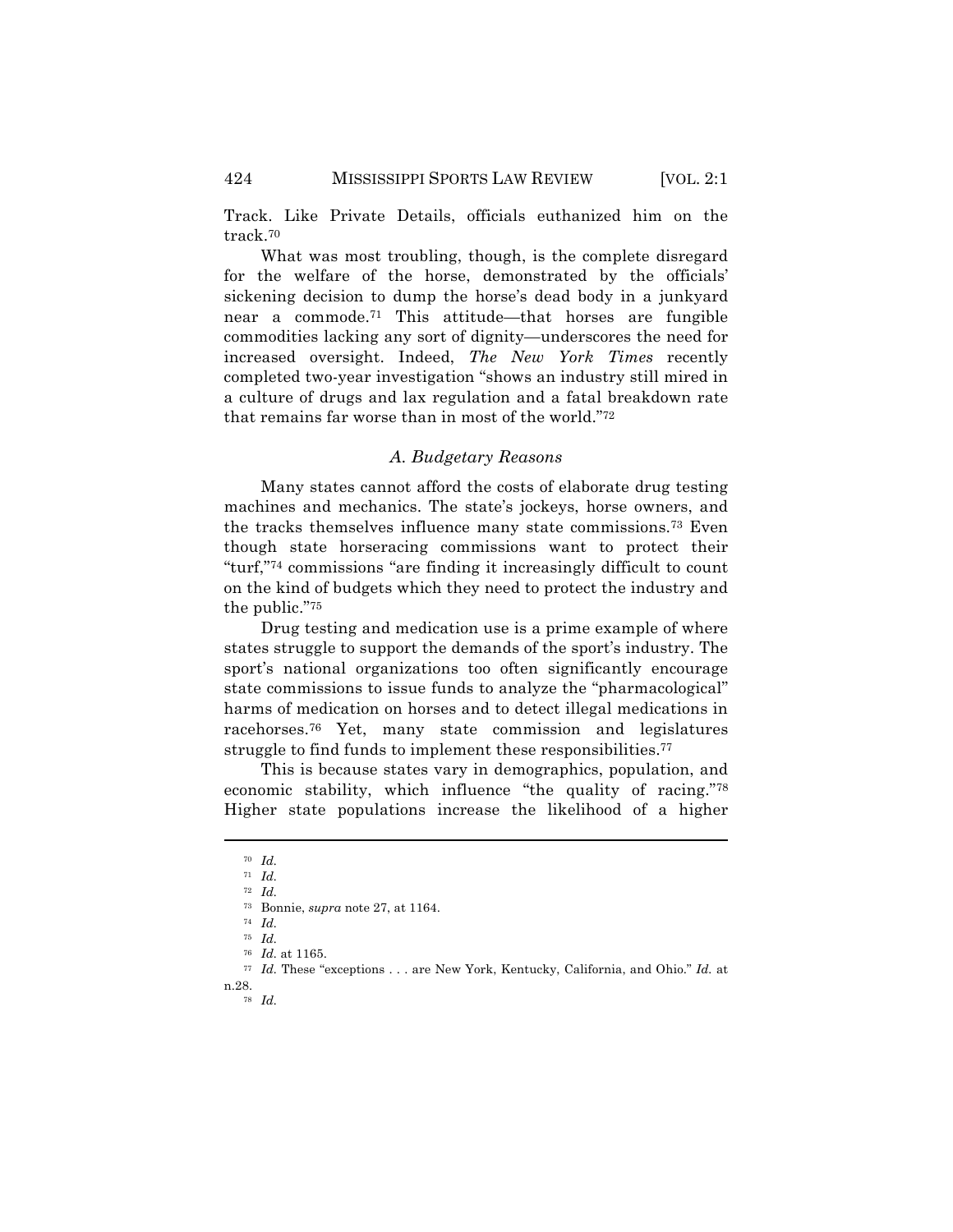number of placed bets at races, thus, funneling more money to a state's commission—the state's horseracing industry.79 More money means a larger shield "of protection for the industry," especially the state's horses.80

The lack of funds makes it difficult to garner support for sweeping changes within the industry. During difficult economic times, it is unlikely that Congress, or state legislatures, would pass legislation that provides additional expenses to the budget for the sole purpose of regulating horseracing. As a result, with no efficient manner for providing uniform regulation of horseracing, it is unlikely that states will be able to regulate the industry adequately.

## *B. Continued Drug Development*

The drug Clenbuterol is currently the new replacement for anabolic steroids.81 Although, some states such as Oklahoma, have adopted standards to deal with use of this drug, many states have not done the same.82 In enacting these new standards, the commission from Oklahoma provided for a monetary fine for violations and amended the language of the standards to make it easier for track veterinarians to test injured horses for illegal medication.83 The commission thought the regulation was so important that it adopted it as an emergency rule, which would become permanent upon approval by the governor.<sup>84</sup> The enacting of the emergency rule shows how dangerous the drugs administered to the horses can be to their health. While some commissions have taken steps like this, often the steps do not address the most current threats, as it did in this situation.

<sup>79</sup> *Id.*

<sup>80</sup> *Id.*

<sup>81</sup> Edited Press Release, *Oklahoma Lowers Clenbuterol Limits for Racehorses,*  THEHORSE.COM (April 3, 2012), http://www.scoop.it/t/drug-testing-andresearch/p/1553678951/the-horse-oklahoma-lowers-clenbuterol-limits-for-racehorses.

<sup>82</sup> *Id.*

<sup>83</sup> *Id.*

<sup>84</sup> *Id*.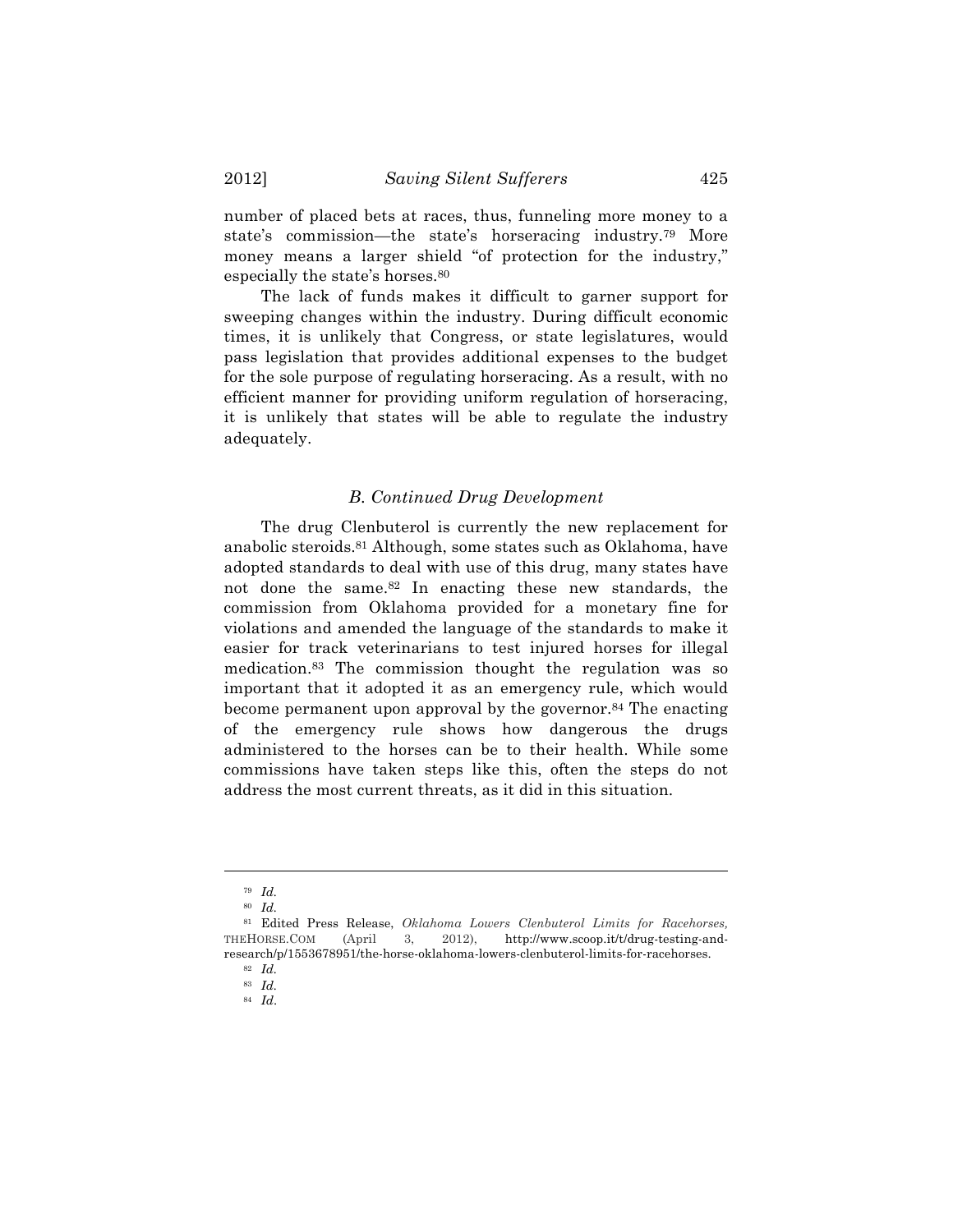## *C. Too Many Commissions*

The racing industry continues to "deal with" the problem by revising a commission's regulations and/or implementing a new commission. The amounts of commissions are countless and cause incredible confusion. This consistent "band-aid" approach by the industry and commissions must end.

Mainly, the "big four" associations are not aggressive enough in ensuring that states adopt their proposals. For instance, on March 30, 2012, the Jockey Club issued Reform Racing Medication Rules ("the rules").85 Nevertheless, the rules' success relies on vast acceptance by all horseracing states, and for its commissioners and officials to help enforce them.86 But, the Jockey Club, later, stated it is "encouraging" all horseracing jurisdictions to accept the rules.87

Again, this isolated event is an example of the conduct that will continue to create inconsistency among horseracing states; some jurisdictions may swiftly adopt the rules, while others may accept portions of the rules, or refuse the rules in their entirety.

State legislatures and courts often vary concerning regulation of drugging issues. Minnesota, through its statute Section 240.23(j), has the authority to issue rules governing aspects of horseracing "which in its opinion affects the integrity of racing or the public health, welfare, or safety."88 Minnesota administrative rule 7890.0100 describes a medication as

a substance, compound, or element, or combination . . . which is or can be administered to a horse for the purpose of preventing, curing, or alleviating the effects of any disease, condition . . . or symptom . . . or for altering in any way the behavior, attitude, temperament, or performance of a horse, including athletic performance.89

<sup>85</sup> Tom LaMarra, *Jockey Club Seeks Tougher Equine Medication Rules*, THEHORSE.COM (March 30, 2012), http://www.thehorse.com/ViewArticle.aspx?ID=19809. [hereinafter "Jockey Club"]

<sup>86</sup> *Id.*

<sup>87</sup> *Id.*

<sup>88</sup> 2011 Minnesota Statutes, MINNESOTA OFFICE OF THE REVISOR OF STATUTES (April 17, 2012), *available at* https://www.revisor.mn.gov/statutes/.

<sup>89</sup> Subp.13, 2011 Minnesota Statutes, MINNESOTA OFFICE OF THE REVISOR OF STATUTES (April 17, 2012), *available at* https://www.revisor.mn.gov/statutes/.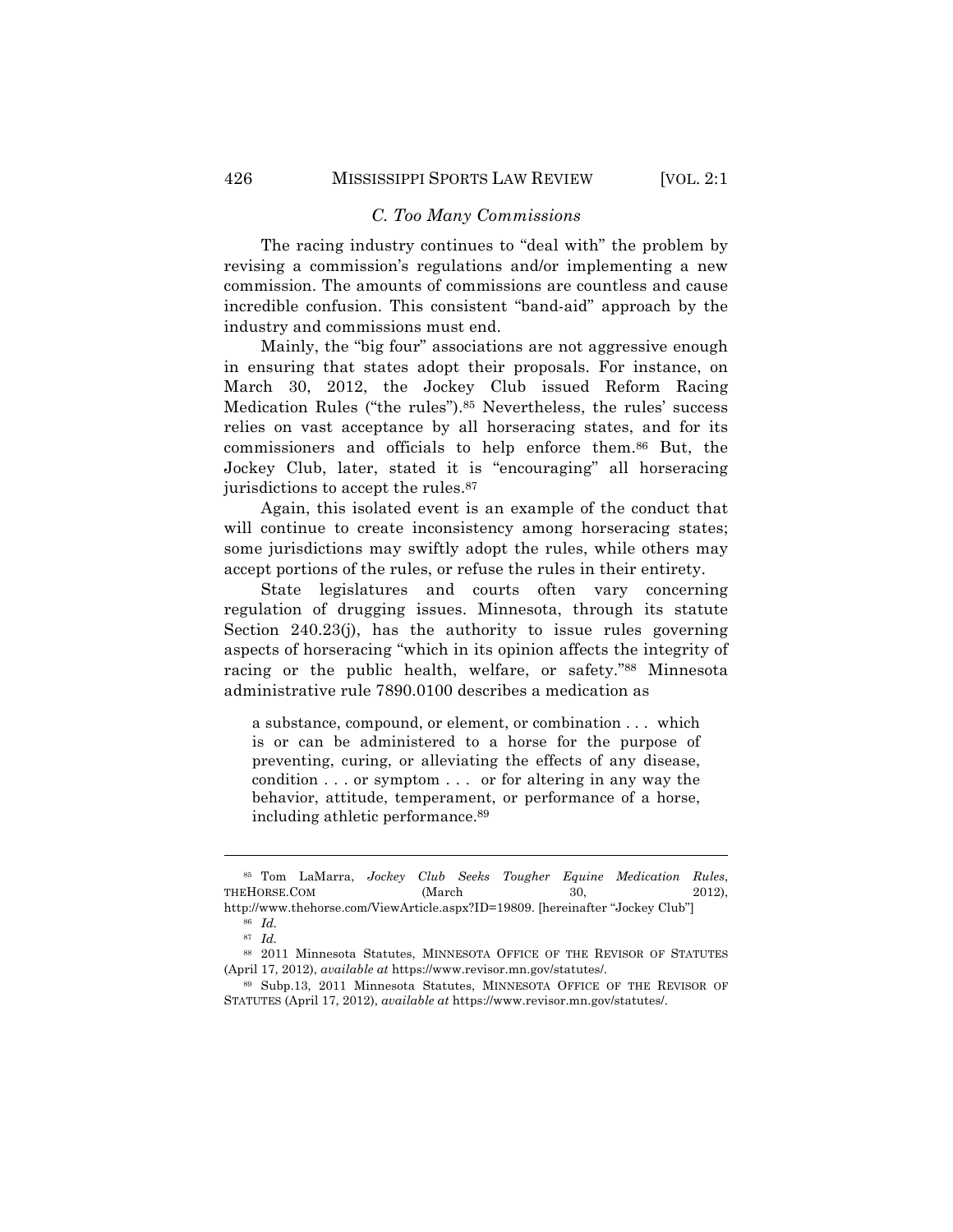In addition, "[t]he term medication includes all analgesics, anesthetics, depressants, narcotics, stimulants, tranquilizers, and other classifications of medications."90 The rule allows the use of certain NSAIDs such as Bute, Flunixin, Ketoproen, and Furosemide, while prohibiting "milkshaking."91

But, in some states, the use of milkshaking is not included in horserace regulations. For example, Louisiana prohibits "milkshaking," but did not specifically enact a rule that explicitly banned the substance until after 2000.92 Therefore, this allows for those "who know the system and horseracing industry" to find ways around states' rules. Experienced trainers can just select which venues to race in to allow for the misuse of drugs and increasing the potential for injury to the horse.

## *D. Horseracing Officials Recognize the Problem*

The current Jockey Club president, James Gagliano, stated, "[a]s we have said many times before, The Jockey Club believes the overuse of medication endangers our human and equine athletes, threatens the *integrity of our sport*, and erodes consumer confidence in our game."93 He also stated, "[h]orses should compete only when they are free from the influence of medication, and these reformed rules represent a *giant step* toward achieving that goal."94 Although, the Jockey Club recognizes the problem, its solution falls short. Reforming the Jockey Club's rules is not a "giant step," but instead a reoccurring step by one of the industry's "big four" organizations.

Nevertheless, once again the racing industry sought only power and control by stating that it is "refining" and/or "improving" its standards. Gagliano reasoned "[w]e have been

<sup>90</sup> *Id.*

<sup>91</sup> *Id.* "'Milkshaking'" (to include bicarbonate loading) means the use of an alkalinizing agent administered through a nasogastric tube or by any other means that changes the normal physiological state of a horse through elevation of plasma or serum TCO2." *Id.*

<sup>92</sup> *Angelle v. Lousiana State Racing Com'n*, 828 So.2d 1153, 1159 (La. Ct. App. 2002). (where a rule for banning "milkshaking" was not in effect at the time of the violation).

<sup>93</sup> *See supra* note 85.

<sup>94</sup> *Id.*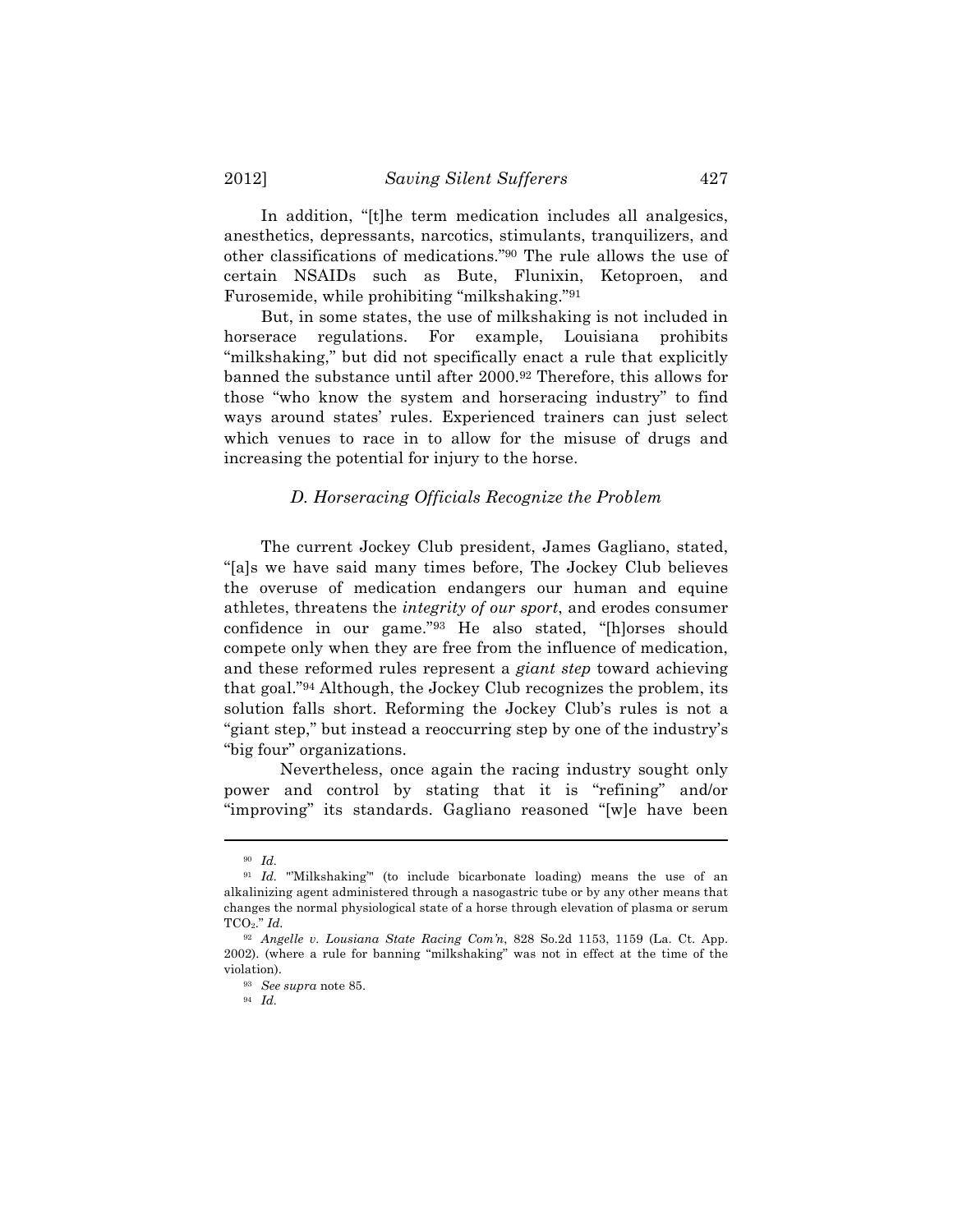refining this document since then and the result is a dramatically streamlined set of regulations that is on par with international standards . . . [i]t creates a new enforcement scheme with far stiffer penalties and deterrents for repeat offenders."95

The proposal made by Gagliano only shows that horseracing officials in the industry only act or react when there is a public outcry or threat to take over the industry. These "refinements" are not in the best interests of the horses, but instead serve to increase officials' power and control. The current economy enhances the greed and need for the racing industry to produce more races.

## *E. The Harmful Effects of Drugs*

## 1. Therapeutic Drugs and PEDs

The purpose of steroid use is typically to enhance performance. Since the death of Eight Belles at the Kentucky Derby in May of 2008,<sup>96</sup> thirty-two out of the thirty-eight racing states adopted rules to regulate the use of steroids, specifically anabolic steroids, in horseracing.97 With a million viewers watching, officials euthanized Eight Belles.98 Eight Belles came very close to a victory, but her body could not defeat the drugged winner, Big Brown. As America mourned the lose of a helpless animal, Big Brown's leading trainer nonchalantly declared that he administered anabolic steroids to Big Brown before the Derby.99 He also admitted that he would continue to administer steroids "before every other race for the same reason."100 This event educated the public about the dangers and use of anabolic steroids in the sport.101

<sup>95</sup> *Id.*

<sup>96</sup> Friedman, *supra* note 12, at 123. Eight Belles tragically collapsed at the Derby's finish line with two broken legs. *Id.*

<sup>97</sup> *Id.*

<sup>98</sup> *Id.* at 125.

<sup>99</sup> *Id.* at 139. "'Stallion-like' activity" is behavior that occurs when a male horse is sexually active. The use of steroids can trigger this type of behavior when a male horse is not sexually active. *Id.*

<sup>100</sup> *Id.* at 124-25.

<sup>101</sup> *Id.*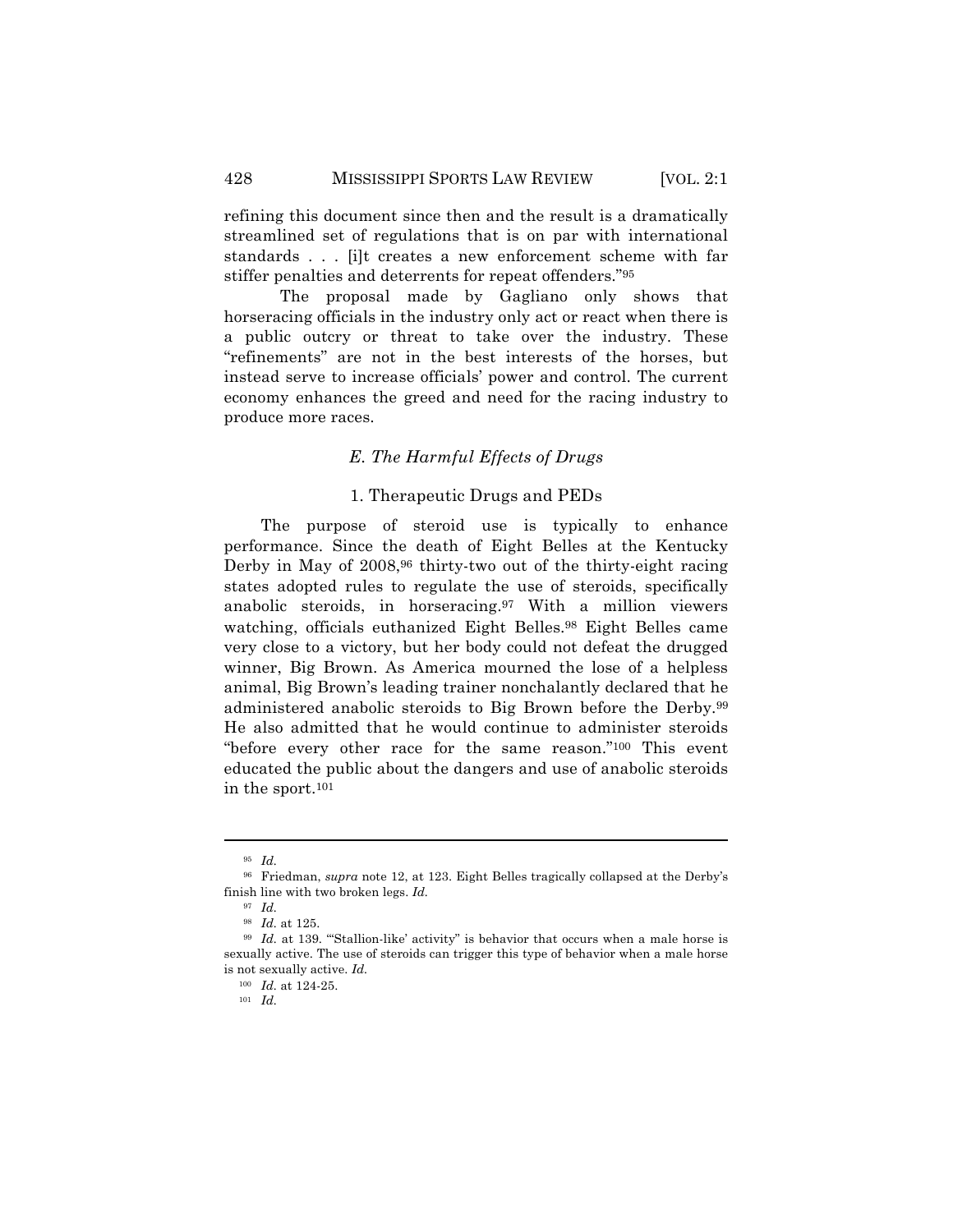Currently, there are states without any form of steroid regulation for horses.102 When given steroids, horses experience behavioral changes that can enhance the horse's performance, but often not without serious cost.103 Steroids do this by raising the level of testosterone in male horses that causes sudden, dangerous aggression or 'stallion-like' activities.104 In addition, steroids cause a horse's heart to pump an additional sixty-five percent in volume.105 Nevertheless, steroids alone are not the only drugs that create problems in the industry or more importantly in horses.

The use of the drugs administered to horses can be a direct cause in catastrophic leg injuries to horses. For example, phenylbutazone is a commonly used drug in the training of horses because of its ability to allow a horse suffering from some soreness to train.106 Some trainers, however, have exploited this drug to allow horses suffering from serious leg injuries to both train and compete for extended periods.107 This use can inhibit the healing process and contribute to catastrophic leg injuries.108 As a result, the misuse of these drugs can contribute to leg injuries of horses that can contribute to their deaths.

## 2. Legal Drugs

Legal drugs, often characterized as therapeutic drugs, are categorized in three forms: (1) Race-day medications, (2) Non-Steroidal, Anti-Inflammatory Drugs (NSAIDs) and (3) Steroidal, Anti-Inflammatory Drugs.109 A common example of a race-day medication is Lasix, which trainers use to cure extreme "bleeding in its lungs."110 The "bleeding" typically results from a "condition

<sup>102</sup> *Id.* at 126. To illustrate, New York's rule, Section 4043.2 (e)(9) of its Compilation of Codes, Rules and Regulations states "[t]he following substances are permitted to be administered by any means until [forty-eight] hours before the scheduled post time of the race in which the horse is to compete . . . hormones and steroids (*e.g.,* testosterone, progesterone, estrogens, . . . anabolic steroids . . .) (West 2012).

<sup>103</sup> Friedman, *supra* note 12, at 139.

<sup>104</sup> *Id.*

<sup>105</sup> *Id.*

<sup>106</sup> L. R. Soma, C.E. Uboh, G.M. Maylin, *The use of phenylbutazone in the horse*, J. VET. PHARMACOLOGY AND THERAPEUTICS 35, 2 (February 2012). 107 *Id*.

<sup>108</sup> *Id*. at 3.

<sup>109</sup> *Id.*; Rhoden, *supra* note 1.

<sup>110</sup> Gasparon, *supra* note 40 at 206-07.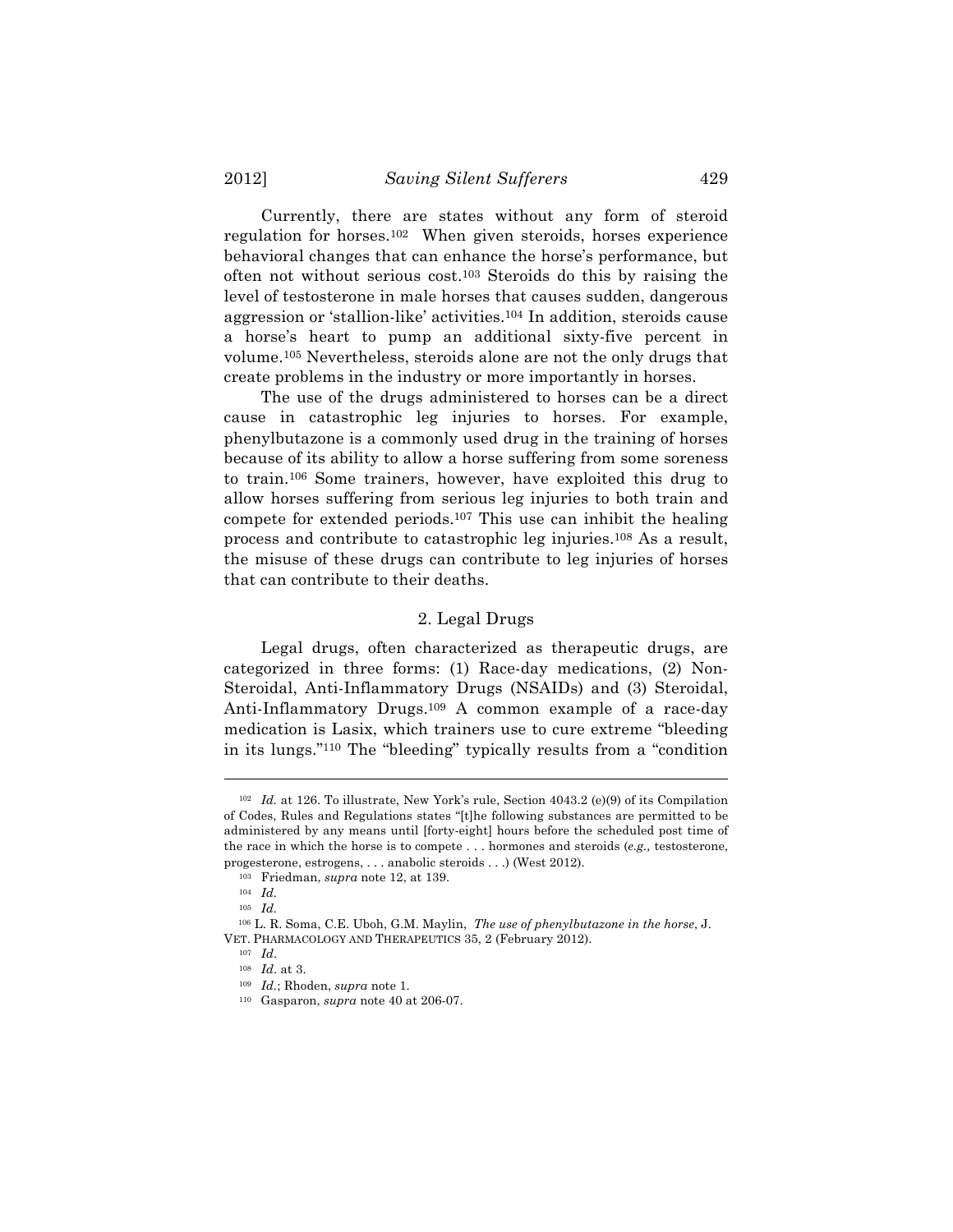known as exercise-induced pulmonary hemorrhage."111 This condition arises when the horse's internal organs are not in harmony with the remainder of his or her body.<sup>112</sup> When the horse is running, his or her intestines collide with the animal's diaphragm and lungs.113 This causes the horse's lungs to bleed.114

Lasix prevents this method of bleeding; however, "Lasix is arguably a performance-enhancing drug."115 "To help counteract the argument that Lasix enhances performance, racing clubs tell bettors on the program whether a horse is on Lasix and how many races the horse has run on Lasix."116 The debate over Lasix also involves concerns that the drug operates "as a diuretic," which "could be" administered to remove indication of supplementary "drugs in the horse's system."117 Diuretic drugs dehydrate horses, and cause a slower post-race recovery. In 2010, every horse competing in the Triple Crown events used Lasix.118 If this "use of Lasix was therapeutic, then all competing horses should have been suffering from an exercise-induced pulmonary hemorrhage."119

In 2008, Lawrence R. Soma, veterinarian and professor at the University of Pennsylvania Veterinary School, testified about Lasix at a congressional subcommittee. She explained that Lasix could be both hard to discover in the horse's system and has the characteristic of potentially serving as a PED.120 She described the drug, by stating "[i]n summary, furosemide does not prevent bleeding, improves performance in some horses, can dilute urine to compromise detection of most drugs, and violates the rules of most States that there should be no medication on race day."121

In addition, trainers give NSAIDs to racehorses for therapeutic reasons, but can abuse them in order to boost a

<sup>111</sup> *Id.*

<sup>112</sup> *Id.* <sup>113</sup> *Id.*

<sup>114</sup> *Id.*

<sup>115</sup> *Id.*

<sup>116</sup> *Id.*

<sup>117</sup> *Id.*

<sup>118</sup> Rhoden, *supra* note 1.

<sup>119</sup> *Id.*

<sup>120</sup> *Id.*

<sup>121</sup> *Id.*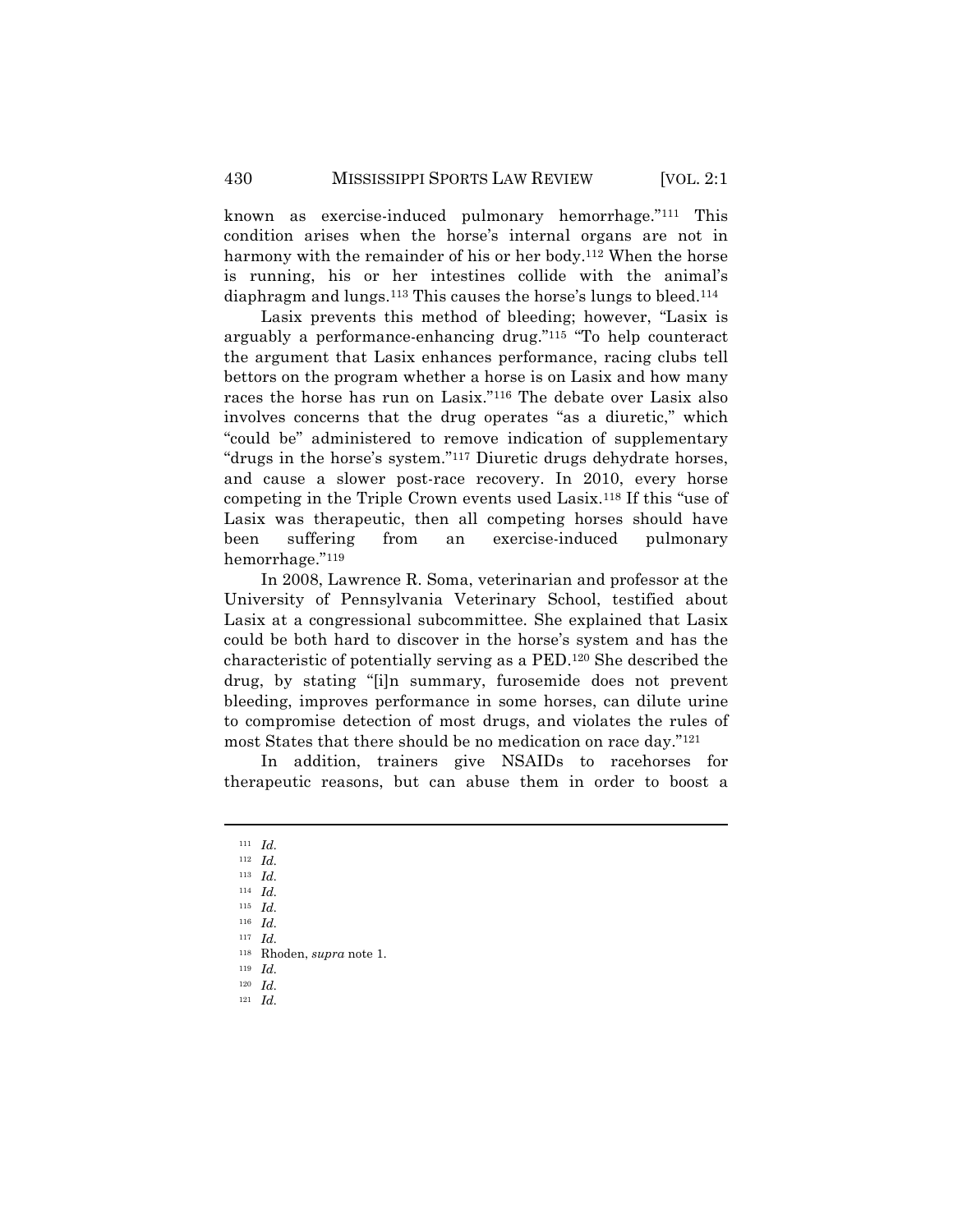horse's performance. Examples of this type of drug are "phenylbutazone, flunixin, and ketoprofen."122 A majority of racing states permit the usage of one of these drugs for an approved time prior to the horse's competition.123 Dr. Rick Arthur also explained in his interview with *The New York Times* that many veterinarians that check horses "for soundness before they race are concerned that the presence of [non-steroidal, antiinflammatory drugs] compromises their ability to properly evaluate horses."124 Further, broken leg injuries during races often result from the use of NSAIDs.125 While states, on some level, "regulate" NSAIDs, the total deaths or "breakdowns" of horses has not significantly decreased.126

Finally, the third category, steroidal, anti-inflammatory drugs, is 'cortisone-type drugs,'127 which are often administered to relieve or lower joint swelling.128

In reality, states do not appropriately regulate these three categories of drugs, particularly when one considers the interests of the horses. The current rules and regulations governing the therapeutic medication are not sufficient, and some even lack the ability to be truly enforced. In New York, the present rule, Section 4043.2 of the state's Compilation of Codes, Rules, and Regulations, governs the use of non-steroidal, anti-inflammatory drugs.129 This rule allows trainers to administer only one of two non-steroidal, anti-inflammatory drugs, either flunixin or phenylbutazone to the horse through intravenous injection up to twenty-four hours prior to the post time for the horse's race.130 Nevertheless, subsection (e) of the rule allows trainers to administer the substances to horses by any method up to 48 hours prior to the post time for the horse's

<sup>122</sup> *Id.*

<sup>123</sup> *Id.*

<sup>124</sup> *Id.*

<sup>125</sup> Friedman, *supra* note 12, at 140; Rhoden, *supra* note 1.

<sup>126</sup> Rhoden, *supra* note 1.

<sup>127</sup> *Id.*

<sup>&</sup>lt;sup>128</sup> *Id.* Rhoden also reported the use of "steroidal" medications are disallowed "in international racing," but the United States has been more lenient.

<sup>129</sup> Friedman, *supra* note 12, at 134-35.

<sup>130</sup> *Id.*; N.Y. Comp. Codes R. & Regs., tit. 9, § 4043.2 (West 2012). According to proposed rulemaking issued on December 28, 2011, subdivision (d) of Section 4043.9 was amended to allow intravenous injection to be given twenty-four hours prior to the race's post-time; *see*, 2011 N.Y. Reg Text 279654 (NS) (West 2012).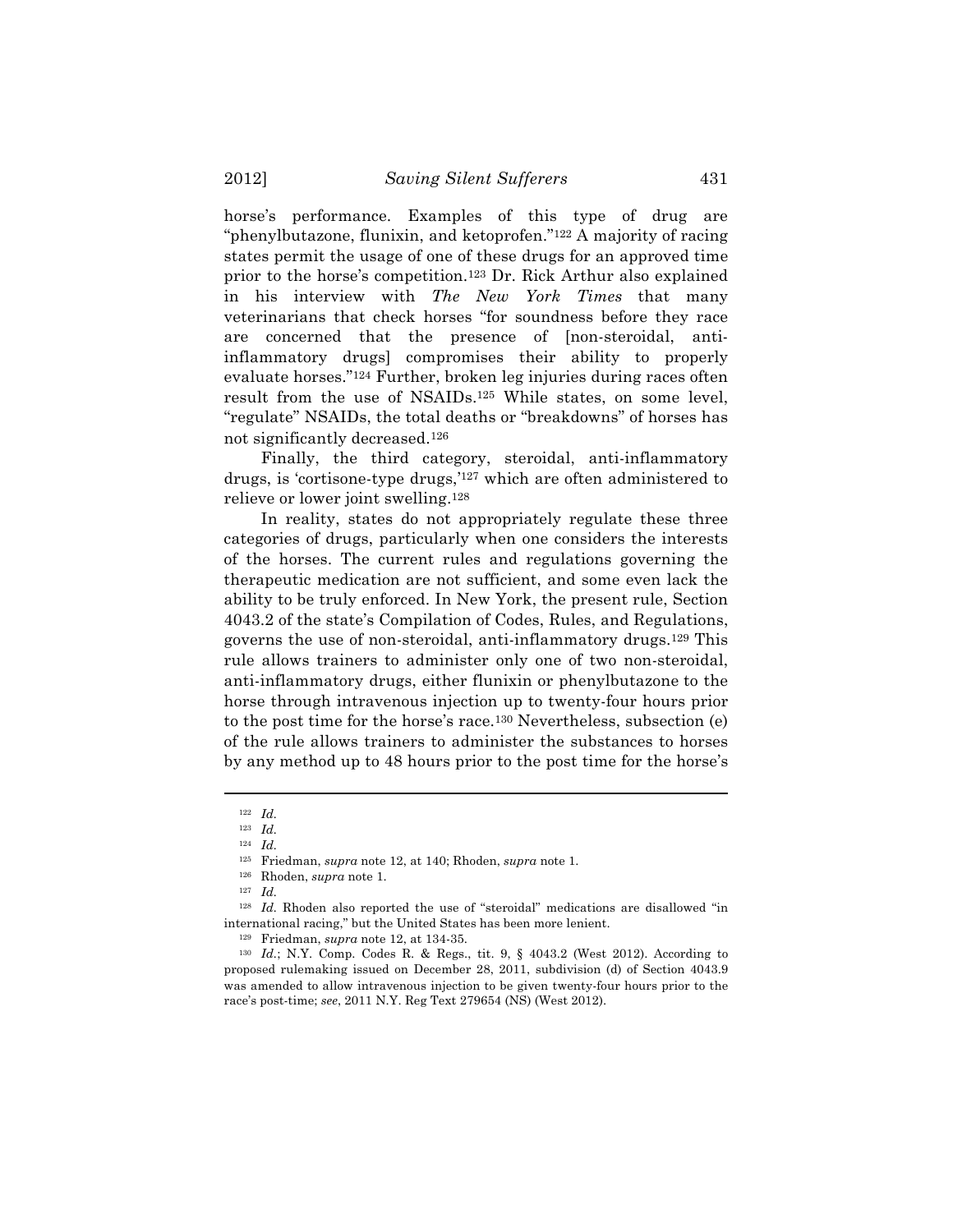race.131 This creates an issue with enforceability since the current testing procedures do not provide enough information to determine the time or the method of drug administration.132 As a result, there is no mechanism to prevent the trainer from claiming that he administered the drugs were administered in a permissible manner. This clearly creates an enforcement problem.

In general, the sport's history provides evidence of abuse, neglect, and strain with its racehorses. The dissent in *Dimeo v. Griffin*,133 appropriately argued the majority needed to contemplate the contributing factors of horserace injuries and deaths.134 Even at this time, states such as Illinois, dealt with the debate of "prerace drugs."135 The dissent emphasized that trainers administered drugs, illegal and legal, to raise a horse's momentum, in addition to keeping a frail horse in a competition by shrinking or numbing his or her pain.136

The need for congressional oversight is evident through the review of the sport's history. Participants will continue to sacrifice of the health of the sport's horses in exchange for the lucrative incentives the sport offers. Without uniform rules, each state can provide for regulations that are neither sufficient nor enforceable as a practical matter.

## IV. PROPOSED REFORMS

The creation of a federal commission is the most logical solution in solving the issues associated with horseracing. This commission would allow for the establishment of a common set of regulations, which would make it easier to enforce the regulations. Congress needs to pass legislation that would create this commission and give it authority to regulate the industry, but leave the regulating bodies of each state in charge and selecting the membership and enforcing the regulations.

<sup>131</sup> *Id.*

<sup>132</sup> *Id.*

<sup>133</sup> 943 F.2d 679, 688 (7th Cir. 1991).

<sup>134</sup> *Id.*

<sup>135</sup> *Id.*

<sup>136</sup> *Id.* (*citing* Barbra Sleeper, *Special Report for the Kings or Knaves*, ANIMALS, Mar. - Apr. 1991, 18).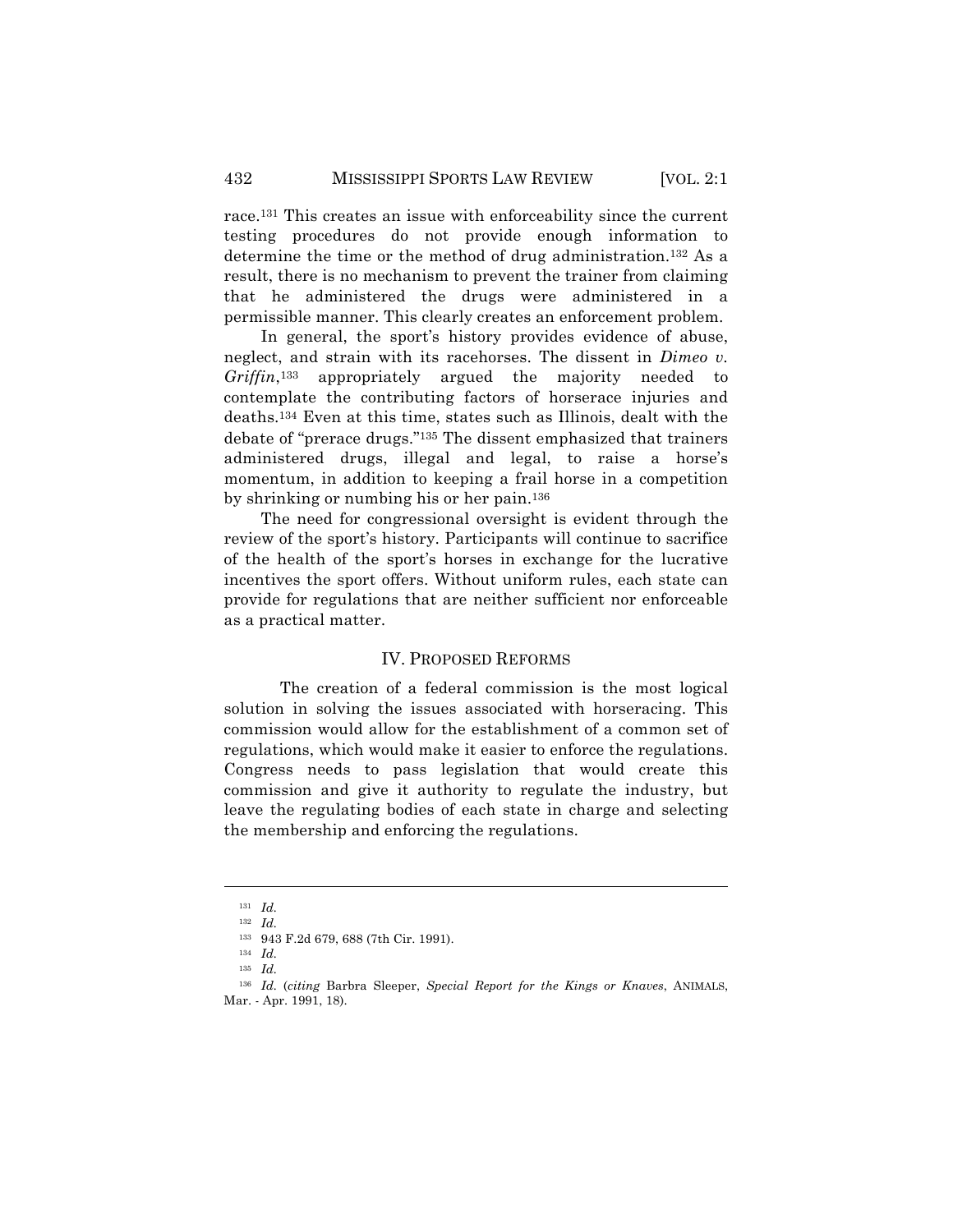This structure would allow for the establishment of uniform reforms of the industry, while also allowing input from those who stand to gain or lose from the regulations. This addresses the potential issues that state commissions have with possibly losing their influence.137 Additionally, this structure provides for federal regulation without requiring large amounts of funding, avoiding the need for creating new taxes to find a revenue source to fund the operations of the commission. Essentially, the commission is nothing more than a rule making body. Furthermore, while the commission has no ability to enforce the rules it creates, these rules would be federal law, and punishable as such. As a result, the new consequences would serve as an additional deterrent to those considering breaking the rules without requiring the need for finding a funding method for enforcing the rules. This would address the fact that even though some states have attempted to provide for more uniform rules, they have failed to provide a punishment structure to encourage compliance with these rules.138

The commission would consist of one member from each state that regulates horseracing. The best format would be for the state bodies governing horseracing to choose their respective states commissioners. This allows each state to have a say in the regulation of horseracing, eliminating the potential for the interests of the industry in a single or small group of states to dominate the commission. This would reduce the possibility for corruption, along with ensuring that the rules are more balanced.

This commission would be responsible for creating and maintaining a set of rules to regulate the industry nationwide. Each state body regulating horseracing would be required to follow, and enforce, the rules. As a result, giving each state representation on the commission is imperative. Therefore, since the state's regulating body has a say in the rules, it is more likely to enforce them.

The uniform rules will allow trainers and those overseeing racing venues to comply with and enforce the rules. It will be easier to establish an industry-wide testing standard when every

<sup>137</sup> Bonnie, *supra* note 27 at 1164. 138 Gasparon, *supra* note 40, at 202.